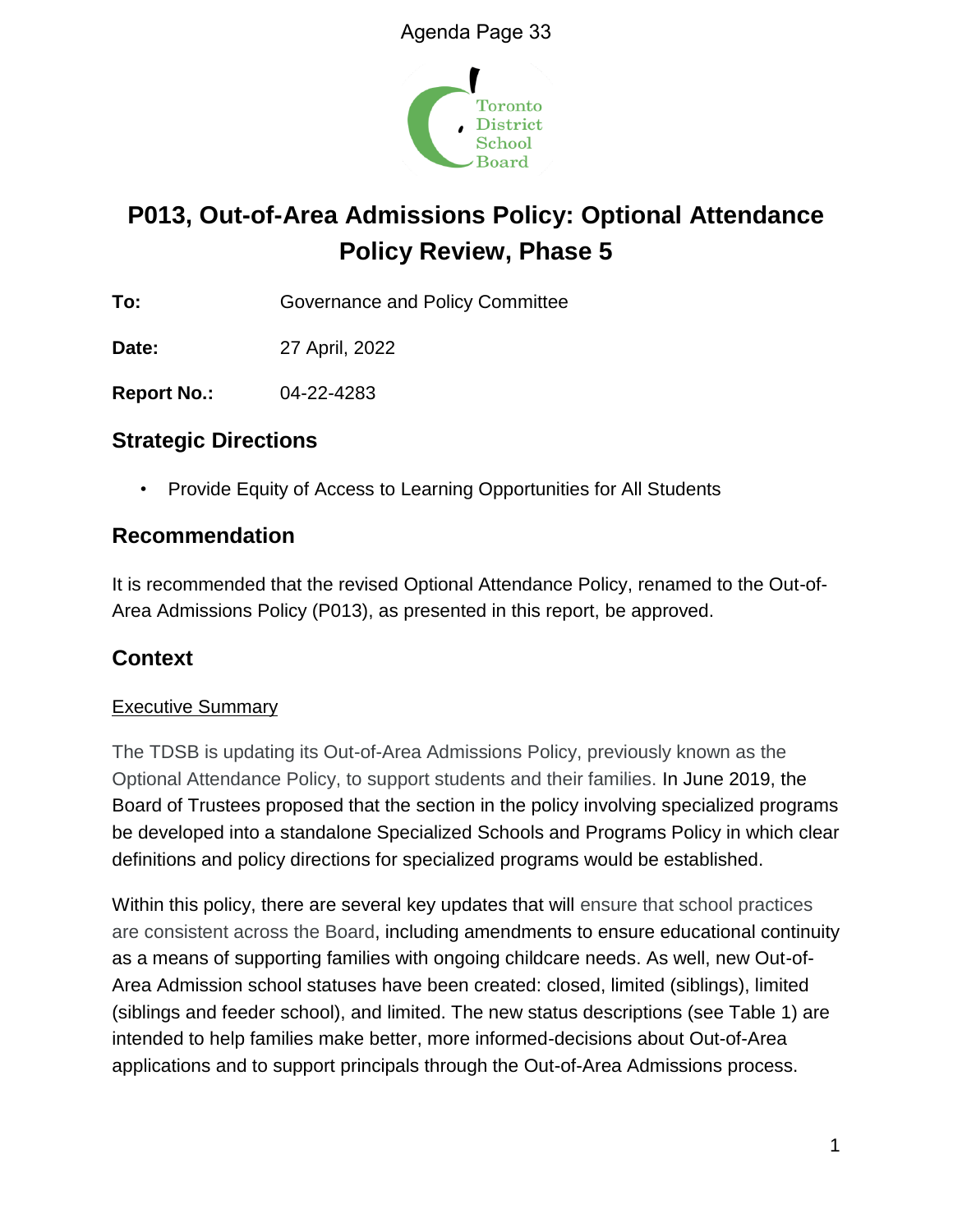In order to meet childcare needs, families at the elementary level may choose to attend a school other than their designated school by address. At the secondary level, families may opt for children to attend schools other than their home school for specific programs or interest needs. Please note, sibling priority at the secondary level will be phased out over the next four years.

In the second year of implementation, students will be able to apply to one school choice through Out-of-Area Admissions, as well as apply for one centralized program or school through the Student Interest Programs Policy.

The Out-of-Area Admissions Policy is not a single solution but through extensive consultation with students, staff, and parents/guardians, this is an important tool to improve access for all.

This update is part of the Board's commitment to supporting equitable access to resources, programs, supports and specialized programs. It must be emphasized that it will work in tandem with a number of other Board policies as well as the Board's Secondary Program Review, which is currently considering the TDSB's secondary school program and how schools provide a more well-rounded complement of course offerings and options where students have local choice and access to diverse, high quality classes and programs.

#### Rationale for the review of the Out-of-Area Attendance Policy

To improve access for all students, recommendations to update and revise the Optional Attendance Policy were made in 2017 in the Enhanced Equity Task Force's Report and Recommendations, where it stated:

# *Ensure equitable educational access, experiences and opportunities for all students in all schools.*

- Examine ways to improve access to resources and supports so schools can offer a variety of specialized programs to all students;
- Review the impact of the Optional Attendance policy regarding barriers to accessibility of programs;
- Ensure that the Optional Attendance policy maintains a fair and transparent process for applications and selection into available programs.*<sup>1</sup>*

Additionally, the Policy Review Work Plan presented to Governance and Policy

 $\overline{a}$ 

<sup>1</sup> Toronto District School Board. (2017) *Enhancing Equity Task Force: Report and Recommendations* p. 6.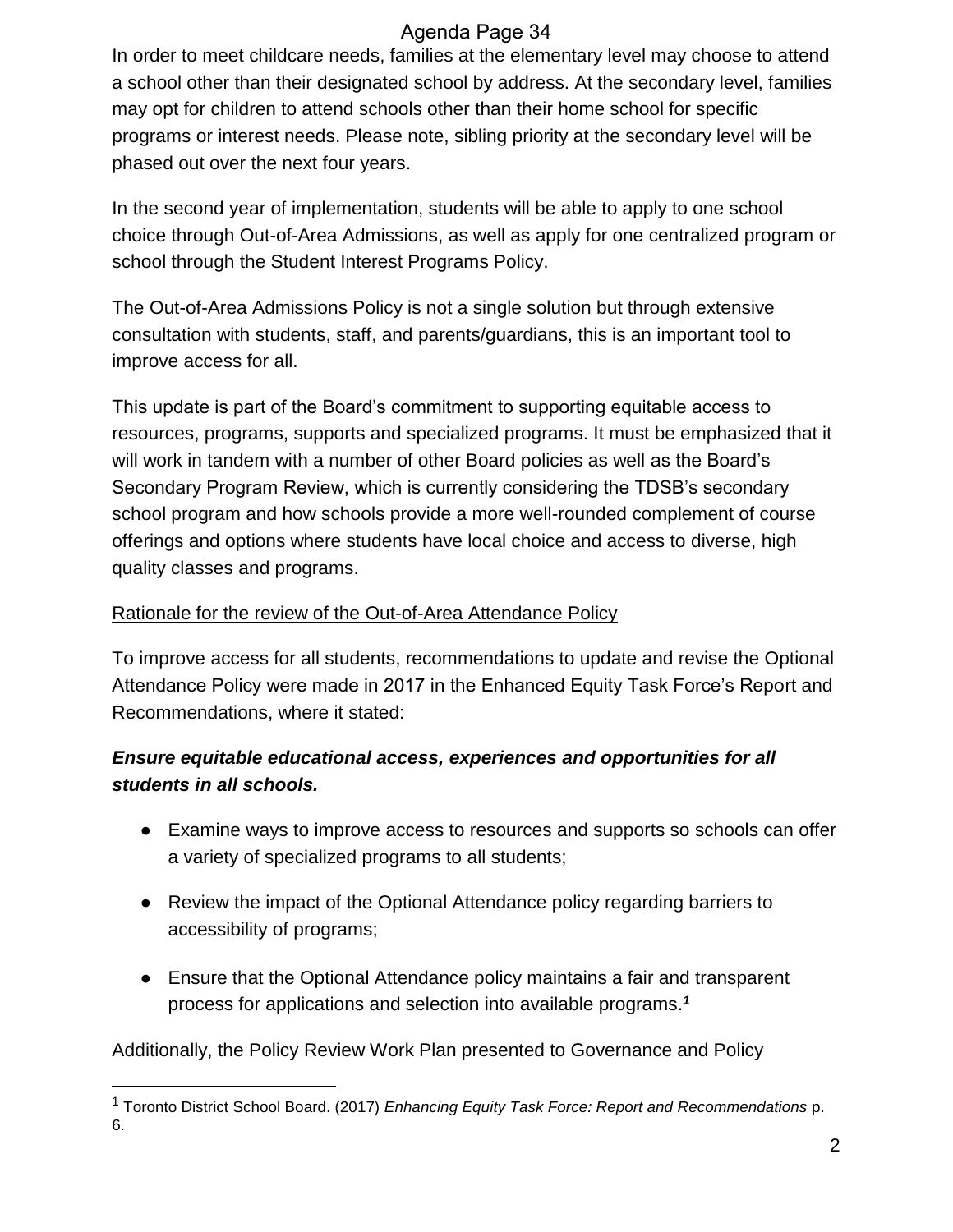Committee on May 29 2019 included these additional considerations

- Consider changes to priority considerations in line with the TDSB's commitment to equity;
- Consider limiting Optional Attendance applications to current TDSB students only;
- Consider application and scope of the current references to childcare and access to schools through Optional Attendance.

The system cannot look at the Out-of-Area Admissions Policy without considering the need to enhance and strengthen the programming that is available in local schools. Secondary schools are competing for a shrinking secondary school-aged population. Using the Optional Attendance Policy, many students have opted to go to schools that they perceive as "better," which has "caused deepening divisions within and between schools competing for student enrolment".<sup>2</sup>

Because of this dynamic, the impact of Optional Attendance is being felt overwhelmingly at schools in underserved communities – those with the greatest need. Schools that are ranked lower (more external challenges) on the Learning Opportunities Index (LOI) had a higher number of students leaving their schools through Optional Attendance. Additionally, there were fewer applications from students leaving schools ranked high on the LOI (less external challenges). As a result, some secondary schools are operating with fewer than 500 students, resulting in limited course choices and limited opportunities for students.

Strengthening the policy will help balance the needs of local schools while still offering Out-of-Area Attendance options as a tool to those students and families who need it.

In the two years since the policy was drafted in 2020, a deeper understanding of the equity priorities has developed and allowed for thorough examination through a critical equity and anti-oppressive lens. Additional consultation was facilitated through working groups with TDSB administrators and staff.

# **Overview of Updates to the Policy**

Changes to the policy aim to ensure equitable educational access, experiences, and opportunities for all students; balance choice with the support of local schools; and support educational continuity and the needs of families .

# Clarifying Out-of-Area Admissions Status

 $\overline{a}$ 

<sup>2</sup> Toronto District School Board. (2017) *Enhancing Equity Task Force: Report and Recommendations* p. 32.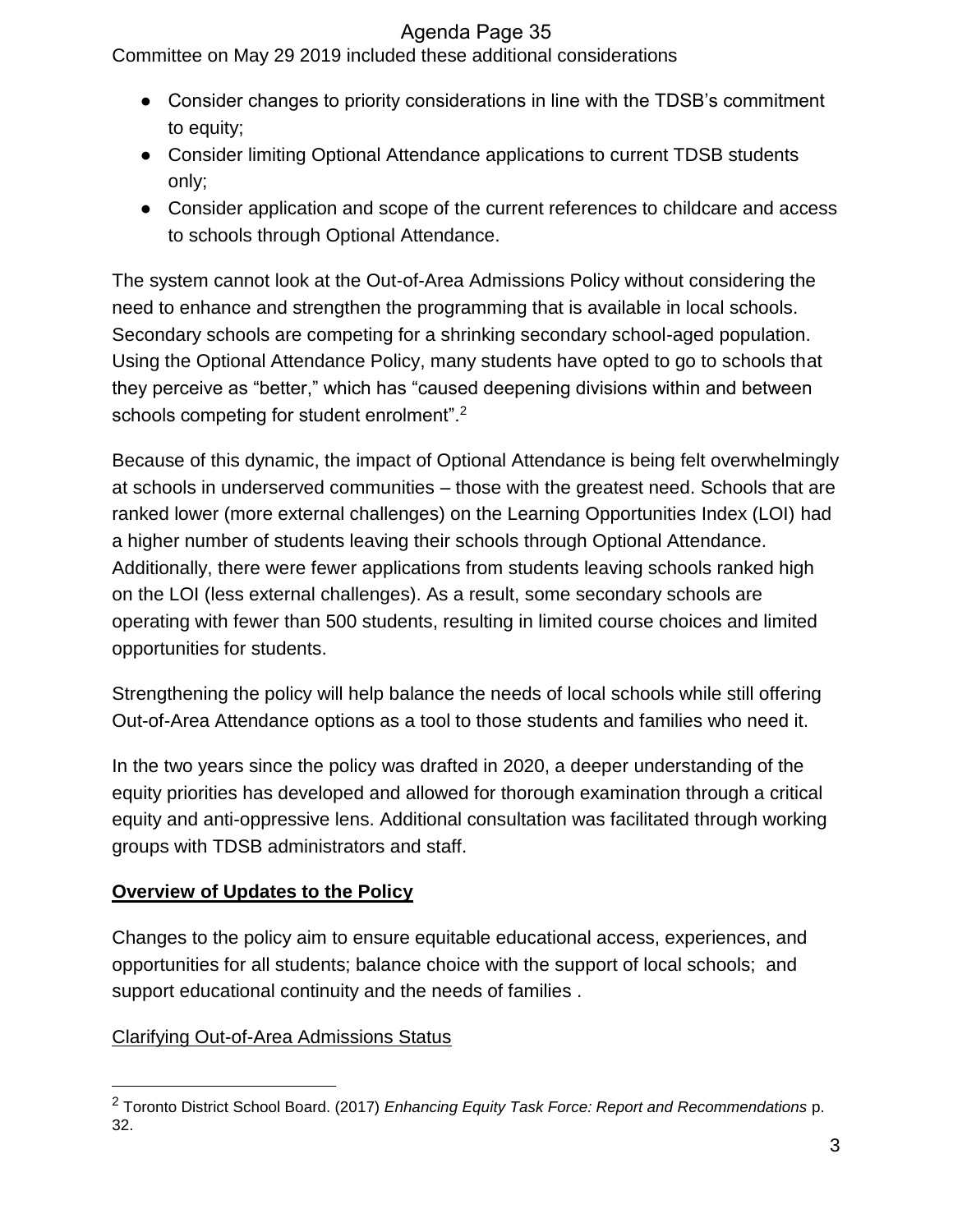Through public consultations, we heard that many families did not understand the Optional Attendance status of schools.

The new status descriptions (see Table 1) are intended to help families make better, more informed decisions about Out-of-Area applications and to support principals through the Out-of-Area Admissions process.

| <b>Closed</b>                                                                                                             | *NEW* Limited<br>(Siblings)                                                                                                                        | *NEW* Limited<br><b>(Siblings &amp; Feeder</b><br>School)                                                                                                                        | <b>Limited</b>                                                                                                                                            |
|---------------------------------------------------------------------------------------------------------------------------|----------------------------------------------------------------------------------------------------------------------------------------------------|----------------------------------------------------------------------------------------------------------------------------------------------------------------------------------|-----------------------------------------------------------------------------------------------------------------------------------------------------------|
| No students may<br>apply for Out-of-<br>Area Admissions.<br>The school may not<br>admit any students<br>from Out-of-Area. | Only students with<br>a sibling currently<br>attending and<br>returning to the<br>requested school<br>may apply for Out-<br>of-Area<br>Admissions. | Only students with<br>siblings attending<br>and returning to the<br>requested school<br>and students<br>attending a feeder<br>school may apply<br>for Out-of-Area<br>Admissions. | All students may<br>apply for Out-of-<br>Area Admissions.<br>The school may<br>admit students from<br>all of the Priorities,<br>as space is<br>available. |

## Table 1: Out-of-Area Admissions Status Descriptions

Additionally, the Board is investigating ways to share historical information of past years' of Optional Attendance details so families can make more informed decisions based on past practice and experiences.

## Update to Registration Deadline – Preschool Access for JK

There continues to be a shortage of pre-school care in many areas of the city, and many families are struggling to find affordable and reliable childcare. The TDSB remains committed to ensuring educational continuity as a means of supporting families with ongoing childcare needs.

If a family with a child eligible to begin Junior Kindergarten in the fall is registered in a school-based preschool childcare before the end of February, the child is eligible to attend JK at that school location. No application through Out-of-Area Admissions is required. This timeline is an extension from the 2020 draft which stated a deadline of January 1. Families entering school-based pre-school childcare during these two additional months will not need to apply for admissions through Out-of-Area Admissions.

The updated time frame of February aligns with the end of the TDSB Kindergarten "Registration Month" and provides principals with important enrollment information prior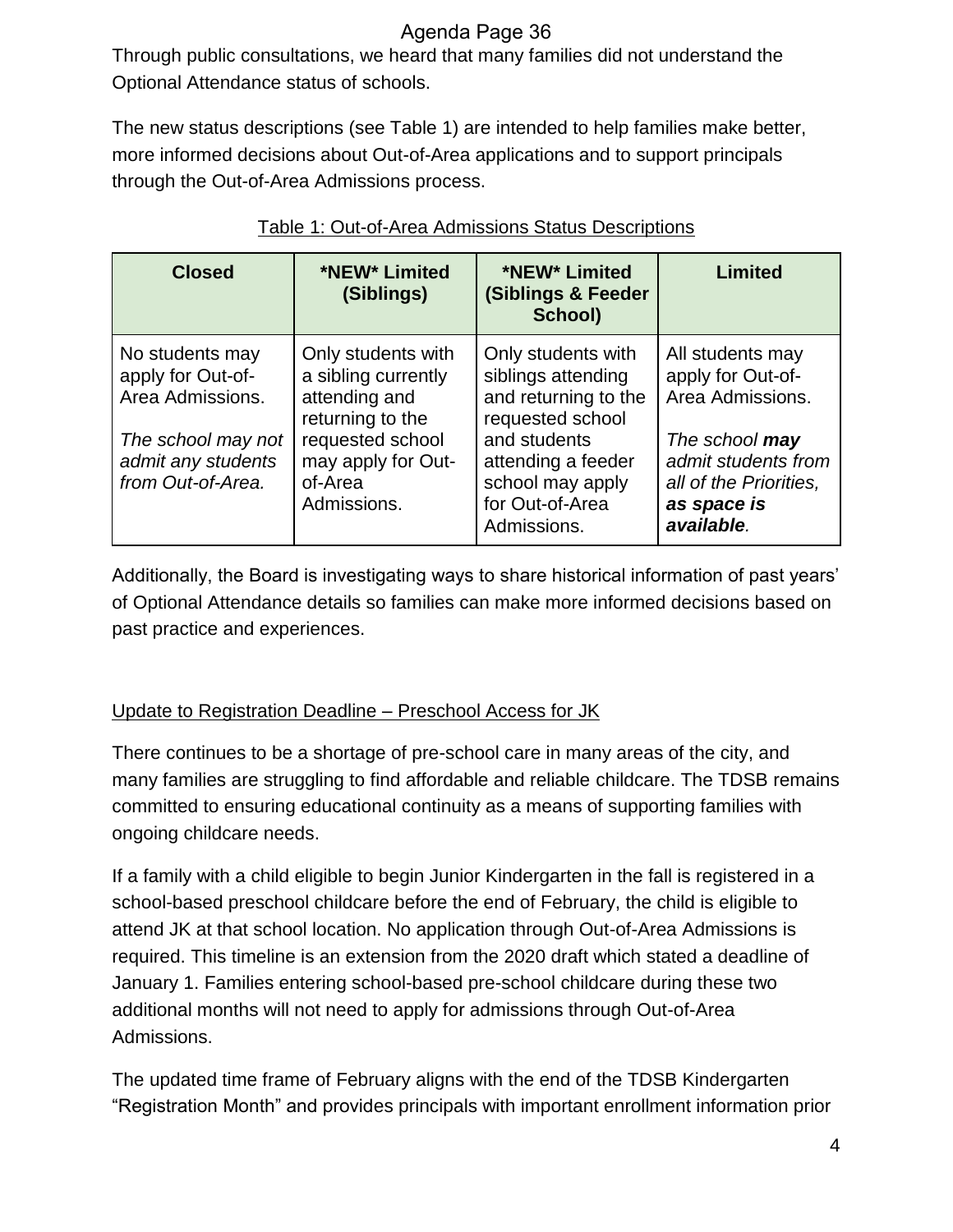to conducting a lottery for Out-of-Area Admissions for families seeking to register at the school. This shift is intended to facilitate entry for more families while still providing schools with timely enrollment information needed for planning for the upcoming year.

Families moving out-of-area may complete the school year, should they wish, before registering at their new designated school by address. If the family relies on Before and After School Program care at the current school, and should the new school not be able to accommodate the Before and After School Program needs of the family, the family may opt to remain at the current school where childcare is available to them.

## New Priority for Students Leaving Before and After School Program

Students from out-of-area who leave the Before and After School Program have historically been expected to leave the school and return to their designated school by address. It is recognized that many families may opt to discontinue Before and After School care when children enter the senior grades of elementary school. Now, after Grade 3, students will not be required to leave the school.

As part of our commitment to supporting educational continuity, Out-of-Area Admissions priority is being given to students who have left the Before and After School Program before Grade 3, where the family wishes their child to remain a student of the school.

It is also clearly articulated in the policy that in all of these circumstances, students who wish to attend the school at the next level into which the school feeds will be required to apply for Out-of-Area Admission to that school.

## Special Considerations Outside of Out-of-Area Admissions

While there are many policies in place at the TDSB to help streamline and manage a large and complex system, we recognize that in some circumstances, special consideration must be given. There are two groups that are identified, and will be supported, outside of the restrictions of Out-of-Area Admissions regarding:

- Time of application / registration
- Application process directly to the school
- Schools that may be closed to Out-of-Area Admissions, whenever possible.

Special consideration is being given to Indigenous students self-identifying as First Nation, Métis or Inuit. Their requests to attend schools within the TDSB should be supported outside of the Out-of-Area Admissions Policy, at any regular intake time, in all schools, including those closed to Out-of-Area Admissions where possible.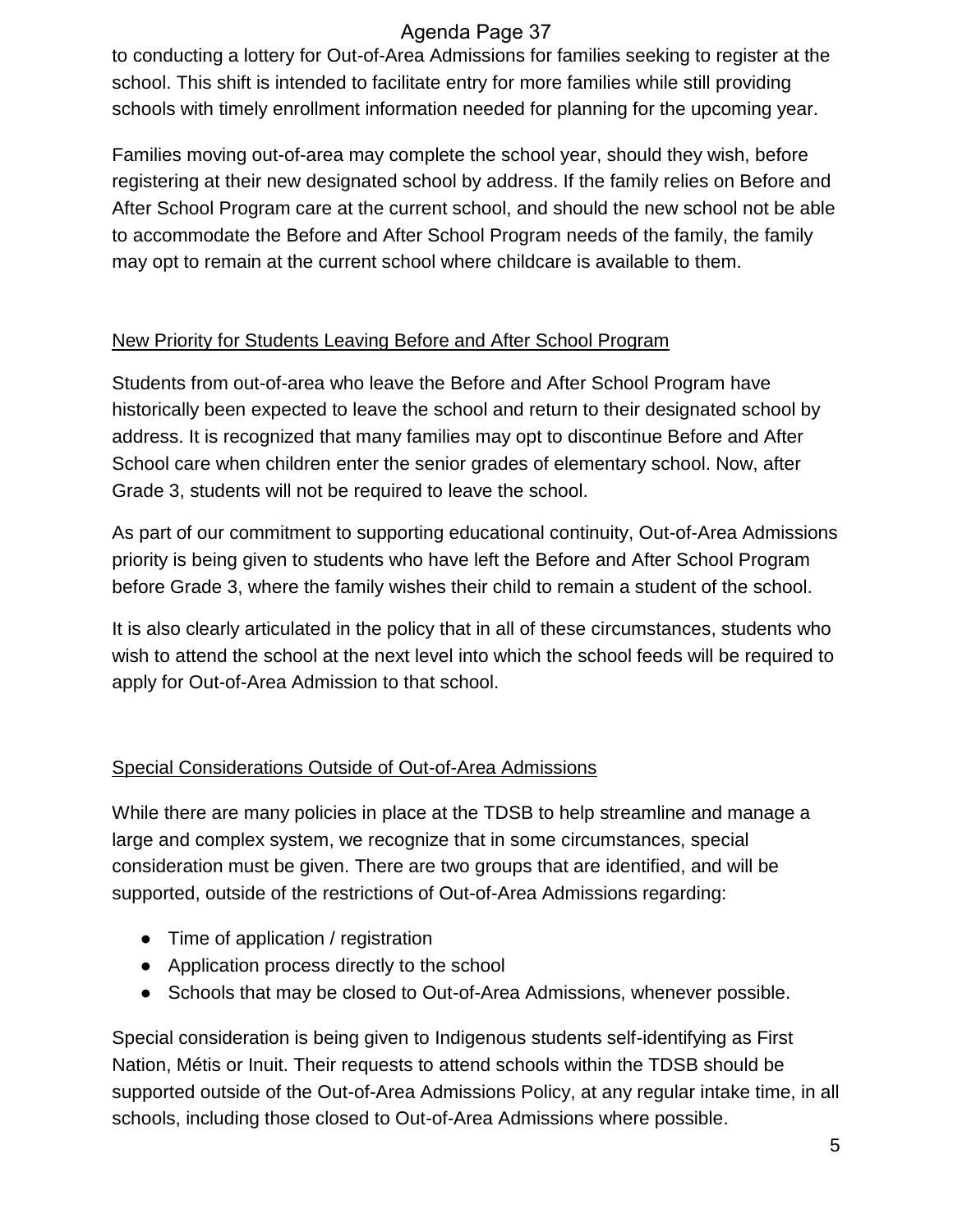In the original Optional Attendance Policy, students who are themselves parents with childcare needs were given priority consideration. In the revised draft policy, schools are asked to provide all consideration for students who are parents and are given flexibility to register students at any regular intake time to support their studies while meeting their childcare needs within a school's designated area.

Further details and direction will be provided to school principals through the Operational Procedures for both of these considerations, helping to ensure that school practices are consistent, responsive, and supportive.

## Number of Choices

The original revision of the Optional Attendance Policy did not include insight or central data on the patterns of students applying for admission through Optional Attendance. The first set of data was collected in the Spring of 2020 for students in the secondary panel. Currently, data for both secondary and elementary is being gathered to support the shifts in the policy and in the Student Information System.

By providing further clarity on the admissions priority that may be considered in schools with the two new Out-of-Area Admissions Statuses, one option for regular program or French Immersion/Extended French will provide students with opportunity for informed choice should they wish to attend a school other than their designated school by address. Please note, in addition to the one choice through Out-of-Area Admissions, students will have the opportunity to apply for centralized programs and schools through the Student Interest Programs Policy. The shift to one application will take place in the 2023-2024 school year, when applying for admission in September 2024.

In Spring 2020, approximately 55% of Grade 8 students applied through Optional Attendance for either regular programs or specialized programs in Grade 9. Of those who applied, *fewer than 9% of applicants included more than one choice for a regular program* (see Table 2).

# Table 2: Optional Attendance Applications for September 2020<sup>3</sup>

| Percentage of Student Applications | <b>Number of Schools/Programs</b> |
|------------------------------------|-----------------------------------|
| (Number of applications)           | <b>Applied For</b>                |

<sup>&</sup>lt;sup>3</sup> Total Number of Grade 8 students in 2019-2020: 16,758

 $\overline{a}$ 

Total Number of students submitting Optional Attendance Applications in January 2020: 9,301 Total Number of applications submitted in January 2020: 12,599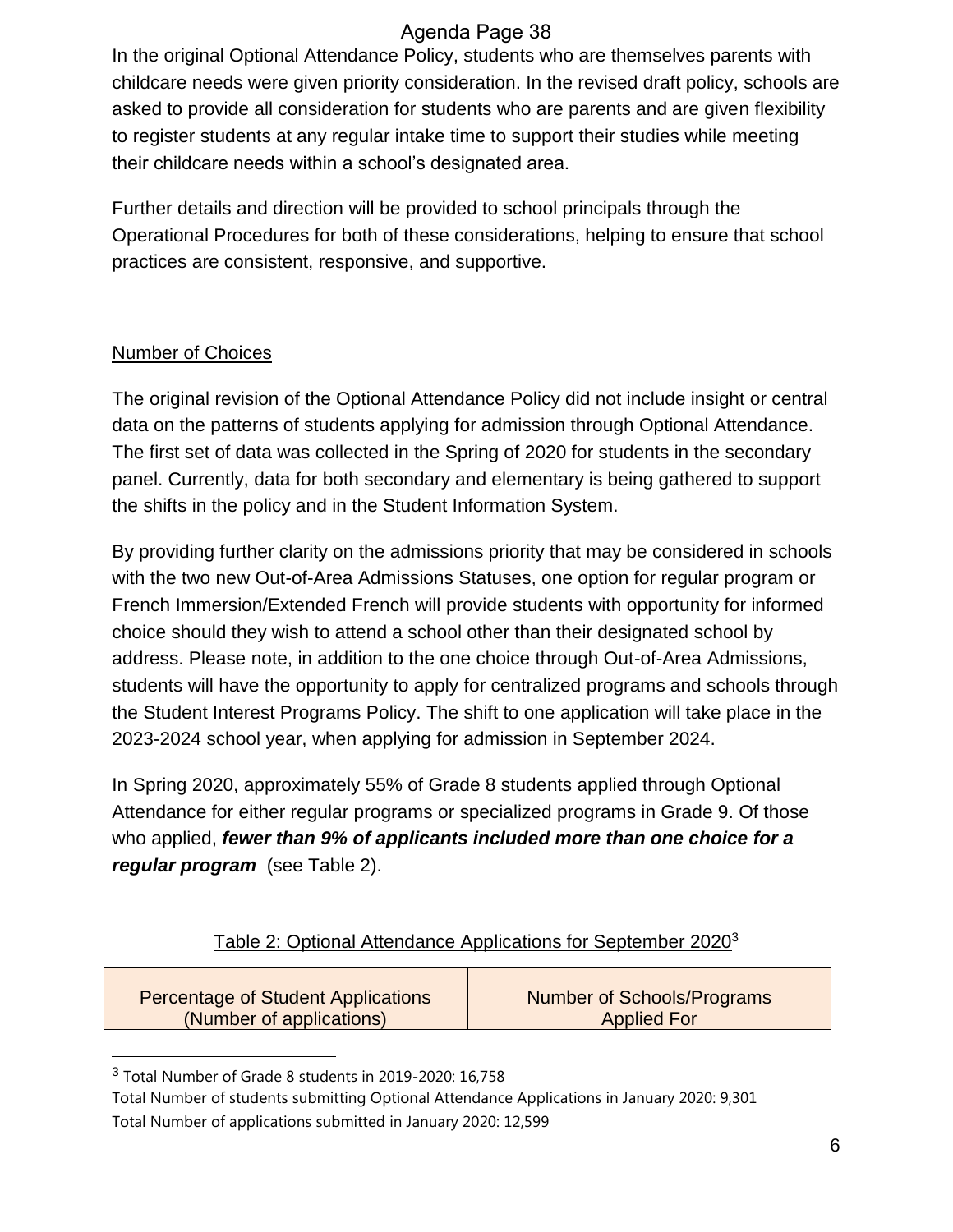|             | Aydriud Fayd 39                                                                 |
|-------------|---------------------------------------------------------------------------------|
| 73% (6,777) | 1 school/program                                                                |
| 4% (362)    | 1 regular and 1 specialized<br>school/program                                   |
| 13% (1235)  | 2 specialized schools/programs                                                  |
| 4% (402)    | 2 regular schools                                                               |
| 4% (413)    | 3 schools/programs<br>1 regular school & 2 spec.<br>2 regular schools & 1 spec. |
| $1\% (110)$ | 4 (or more) schools/programs                                                    |
| 9% in total | <b>Students submitting 2 regular school</b><br>applications                     |

#### Phasing out the Sibling Priority in Secondary Schools

Family cohesiveness at the elementary level is a high priority due to the pick-up and drop-off requirements for families. Families at the elementary level may elect to attend a school other than their designated school by address in order to meet their childcare needs, and a mechanism is needed to support and prioritize siblings attending the same school.

At the secondary level, families may opt for a child to attend a school other than their home school for specific program or interest needs. While siblings may elect to attend a school other than their designated school by address through Out-of-Area Admissions, the imperative to prioritize their admissions is not at the same level as in the elementary panel.

The TDSB will phase-out the sibling priority at the secondary level over the next four years. Students registered and attending a secondary school as of September 6, 2022 will have the sibling rule apply for their younger siblings as long as they are returning to the requested school. Students starting secondary school after September 2022 will not be eligible for the sibling rule for their younger siblings.

In 2026, after the complete phase-out of the sibling rule, a new Out-of-Area Admission status of limited (Feeder school) will be initiated for secondary schools (Table 3).

#### Table 3: Out-of-Area Admissions Status levels for Elementary and Secondary (2026)

## **ELEMENTARY**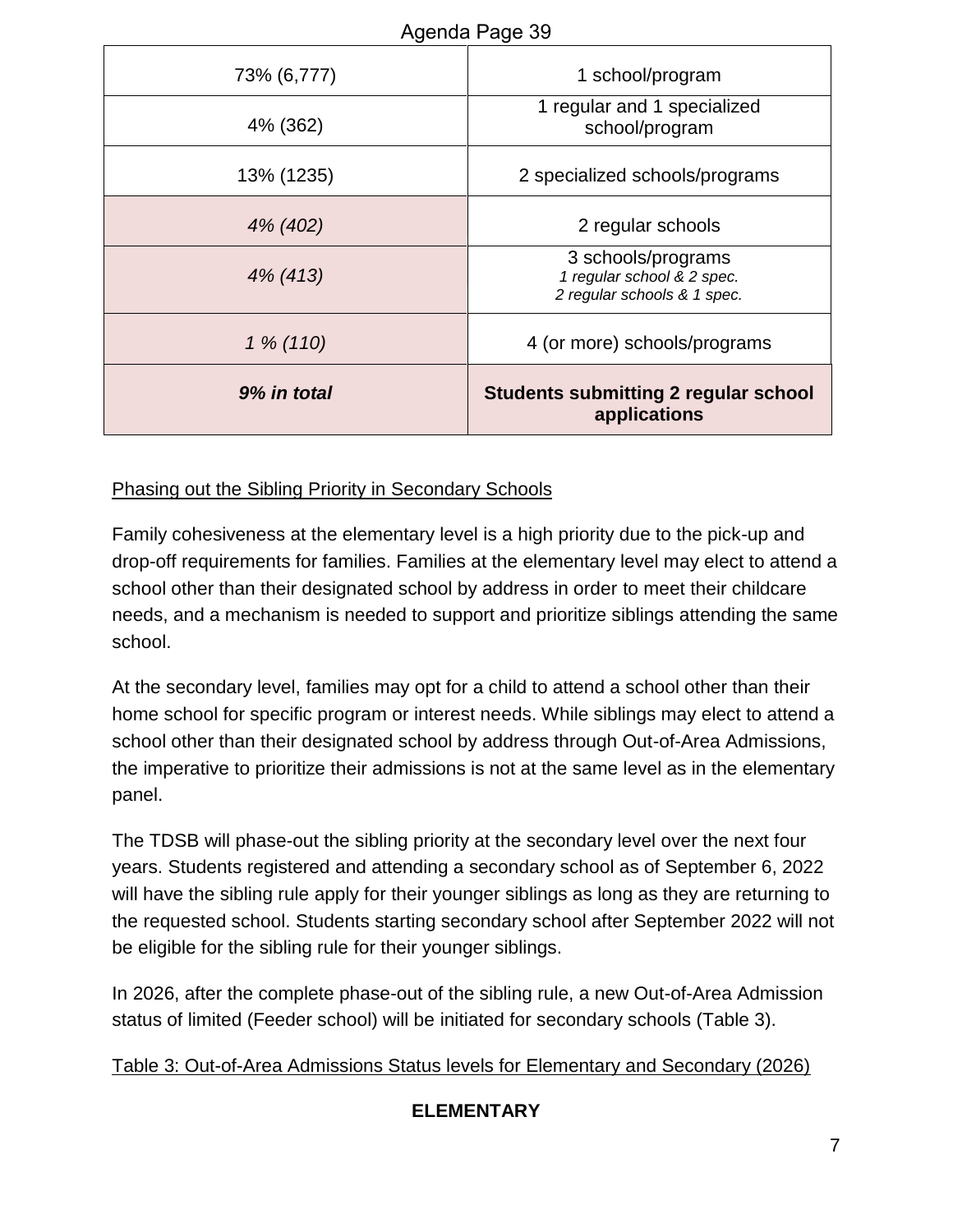| Agenda Page 40 |                                                     |                                                                                   |         |
|----------------|-----------------------------------------------------|-----------------------------------------------------------------------------------|---------|
| <b>Closed</b>  | <b>Limited (Siblings)</b><br><b>Elementary ONLY</b> | <b>Limited (Siblings and</b><br><b>Feeder School)</b><br><b>Elementary (ONLY)</b> | Limited |
|                |                                                     |                                                                                   |         |

#### **SECONDARY**

| <b>Closed</b> | <b>**NEW**</b>                 | Limited |
|---------------|--------------------------------|---------|
|               | <b>Limited (Feeder School)</b> |         |
|               | <b>Secondary ONLY</b>          |         |

In 2020, only 651 (5%) of applications identified a sibling and would be using the sibling priority of the Optional Attendance Policy.

## **Other Changes in Language in the Draft Policy**

#### Switching schools when there is more than one designated school by address

Some addresses in Toronto are associated with more than one designated school. Families may select which school they wish their child to attend. After the school year begins, should the family wish to change schools, the change must be done through Out-of-Area Admissions. The Secondary Program Review is working on addressing and eliminating scenarios where more than one designated school by address exists.

#### Returning to your designated school by address

A right-of-return to the designated school by address for students attending a school through Out-of-Area Admissions was established in the 2020 draft of the policy. A statement about this return being initiated by the student/family was added to ensure that families were aware of their integral role in making this important decision.

#### Feeder school priority - same program

The 2020 draft policy removed the distinction between students attending feeder schools. The clarification that the program at the feeder school needed to be the same as the program being applied for through Out-of-Area Admissions was added to ensure that the students who were being given priority access were going to be supported in staying with their middle school or elementary school cohort. This aligns with our commitment to keeping students together with their classmates through Out-of-Area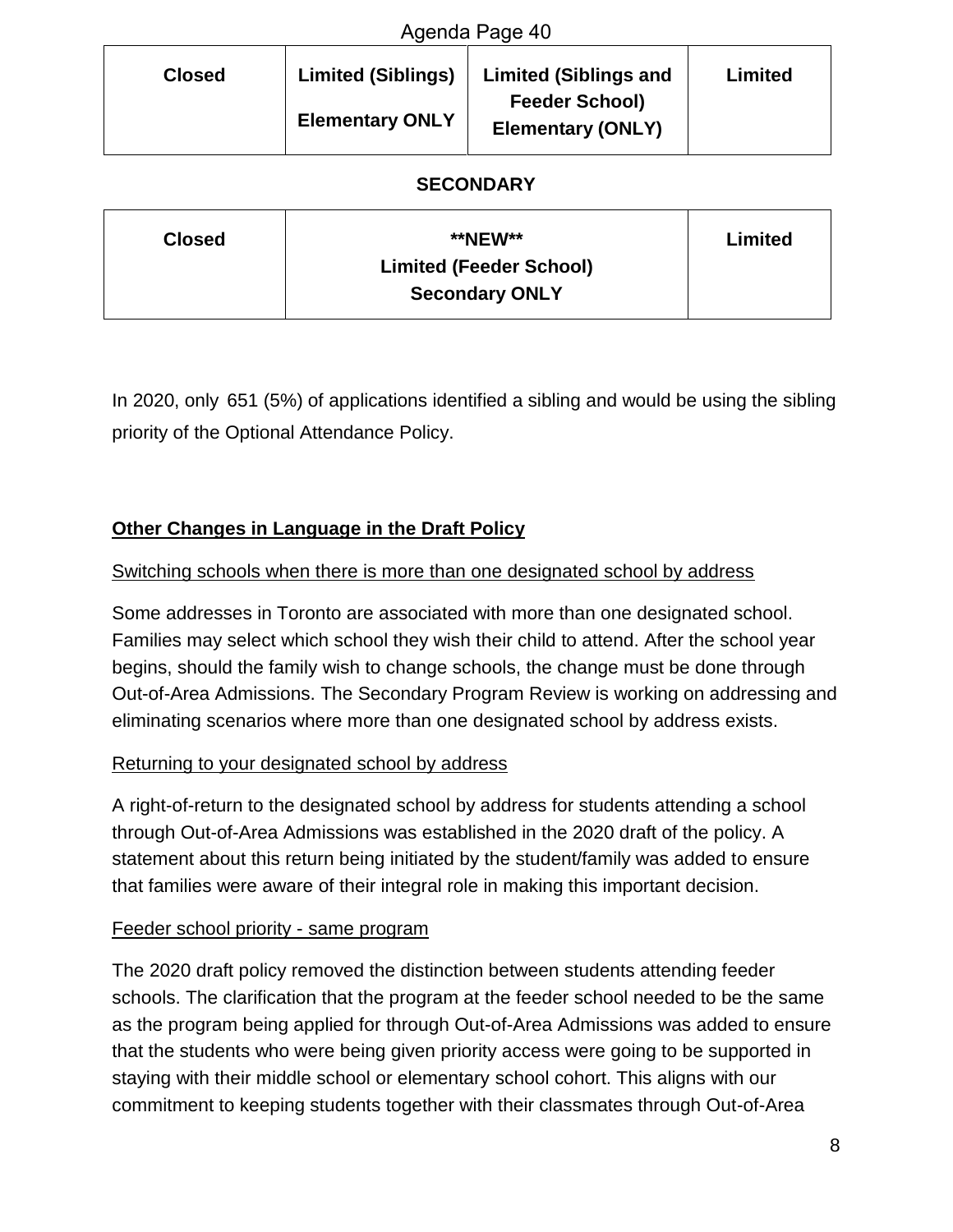Admissions.

#### French - terminology update

The reference to French "pathway school" has been updated to reflect the new language describing the designated French program school by address.

## Closing Thoughts

While the Out-of-Area Admissions Policy (P013) is centrally concerned with access of opportunity for all TDSB students across the school board, it addresses only a part of a larger issue on equity of access for the breadth of learning that is made available through opportunities offered within centralized programs and schools.

Policies are tools for change, but there are other mechanisms that are required over the next four years until this policy, and the Student Interest Programs Policy, are reviewed. In order to effectively address the inequities within the system, this policy needs to work in concert with a variety of policy areas around equity of learning opportunity including; Special Education, Academic Pathways as well as working in coordination with the Urban Indigenous Education Centre, the Centre of Excellence for Black Student Achievement, the Equity Department and Equity of Access for All Students in the TDSB as articulated in the Multi-Year Strategic Plan.

# **Action Plan and Associated Timeline**

Subject to the Governance and Policy Committee's approval, the policy will be presented to the Board of Trustees on May 25, 2022 for final approval.

Upon approval of this policy, the associated Operational Procedures will be finalized and brought to the Governance and Policy Committee in June 2022 for information and implementation in September 2022.

Staff are currently working closely with Student Information Systems and the team implementing PowerSchool on the creation of the Out-of-Area Admissions application form and the necessary steps for running the required random selection process in late January 2023. Additionally, resource materials are being created and developed to support both school-based staff and families for a smooth transition in the fall of 2022.

# **Resource Implications**

NA

# **Communications Considerations**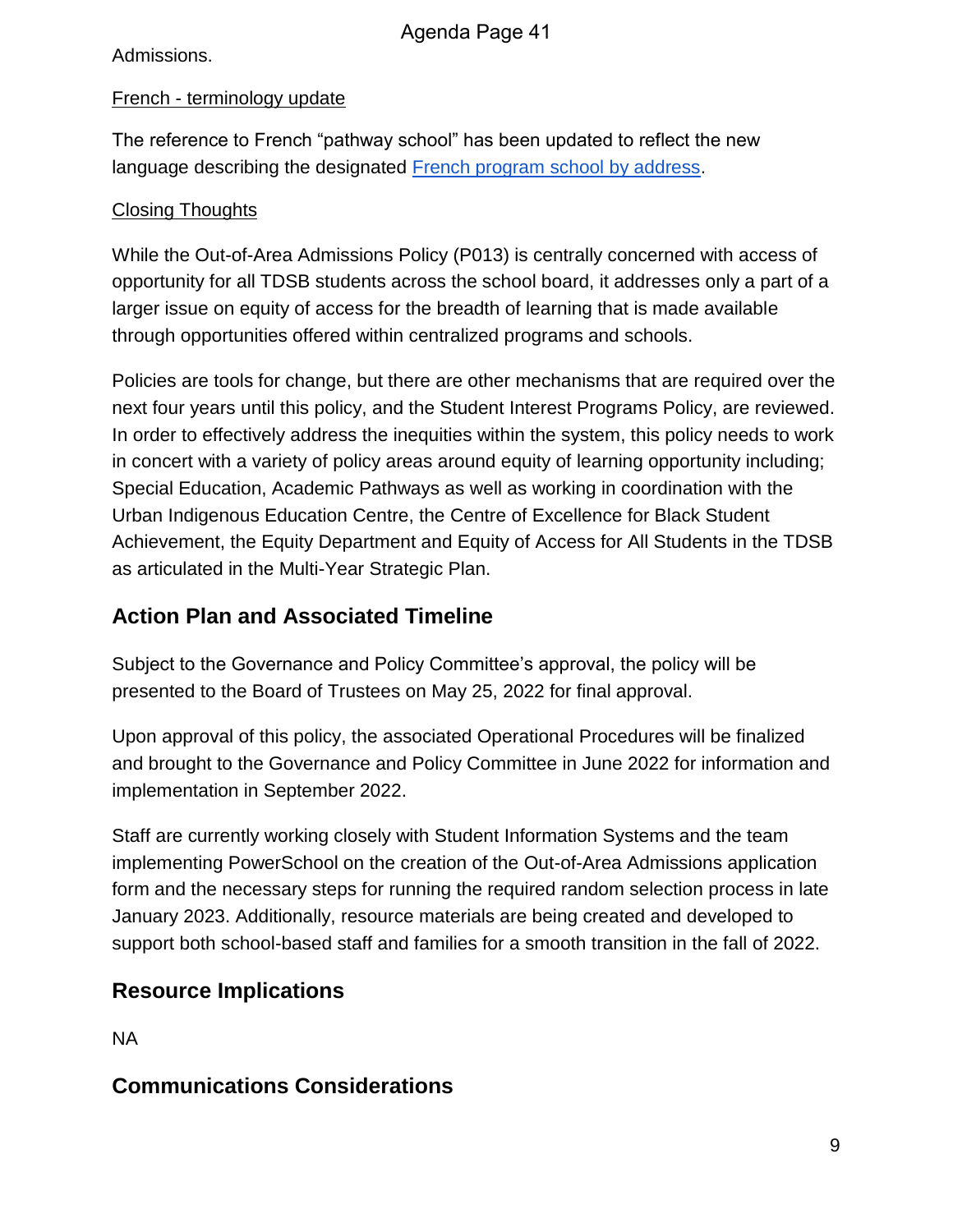Following Board approval, the Policy will be posted on the Board's public website. In addition, a message will be circulated to the System Leaders' Bulletin.

A detailed communication plan and roll-out will be developed for all key interested parties, including school and central staff, parents/guardians and students to support the implementation of the Policy and the associated Operational Procedures for the fall of 2022.

# **Board Policy and Procedure Reference(s)**

- Optional Attendance Policy (P013)
- Student Interest Programs (PXX) re. Specialized Schools and Programs
- Alternative Schools Policy (P062)
- Optional Attendance Procedure (PR545) under revision
- Alternative Schools Procedure (PR584)
- Admission to Specialized Schools and Programs (PR612) under revision

# **Appendices**

- Appendix A: Draft P013 Out of Area Attendance (April 14, 2020)
- Appendix B: Final Draft P013: Out-of-Area Admissions (April 27, 2022)
- Appendix C: P013 Work Plan Optional Attendance (May 29, 2019)

# **From**

Craig Snider, Interim Associate Director, Business Operations and Service Excellence by email at Craig.Snider@tdsb.on.ca.

Andrew Gold, Associate Director, Student Well-being and Innovation by email at Andrew.Gold@tdsb.on.ca.

Lorraine Linton, System Superintendent, Secondary Program and Admissions by email at Lorraine.Linton@tdsb.on.ca.

Reiko Fuentes, Centrally Assigned Principal, Secondary Program and Admissions by email at Reiko.Fuentes@tdsb.on.ca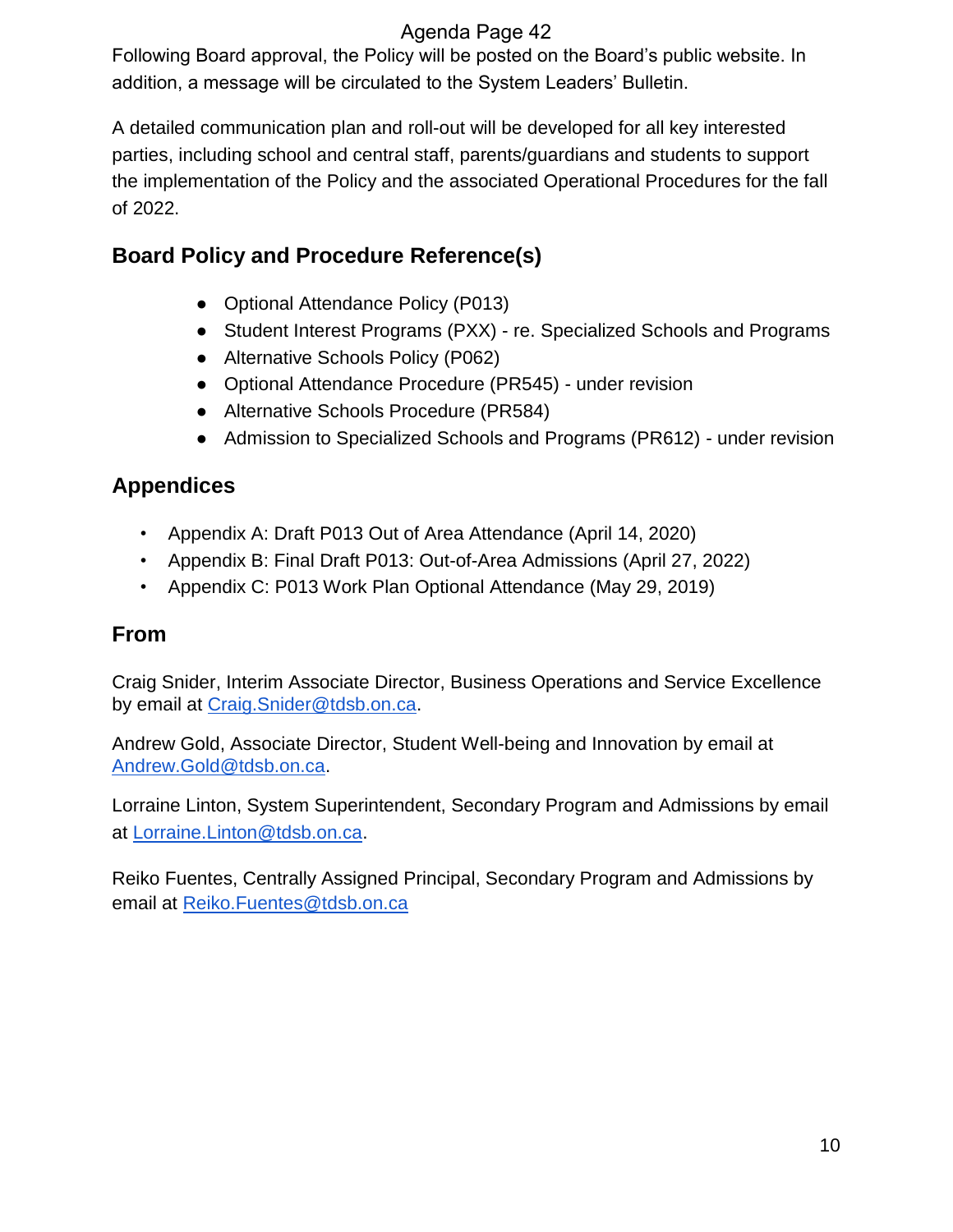**DRAFT**

**Appendix A**

# **Toronto District School Board**

Policy P013

| Title:         | Out-of-Area Attendance (formerly Optional Attendance) |
|----------------|-------------------------------------------------------|
| Adopted:       | [date of approval of the policy]                      |
| Effected:      | [date when the policy came into effect]               |
| Revised:       | [date when the policy was amended]                    |
| Reviewed:      | [date when the policy was reviewed]                   |
| Authorization: | <b>Board of Trustees</b>                              |

## **1. RATIONALE**

The **Out-of-Area Attendance** Policy (P013) (the "Policy") supports implementation of the legislative requirements as outlined in Section 171(1), par. 7 of the *Education Act*, which authorizes the Toronto District School Board to determine attendance areas for each school and assign students to particular schools based on the address of the parents/guardians.

The Board is committed to supporting strong neighbourhood schools that are easily accessible and that provide programming to meet the diverse needs of its students. However, the Board recognizes that parents and students may wish to choose a school which lies outside of the designated attendance area.

This Policy aligns with Board policies including the Equity Policy and is consistent with the *Ontario Human Rights Code*.

## **2. OBJECTIVE**

To provide policy direction about access to schools outside a student's designated attendance area.

#### **3. DEFINITIONS**

*Address* refers to the principal residence of record of a parent/legal guardian/adult student.

*Before- and After-School Programs* refers to licensed child care programs in schools serving junior kindergarten to grade 6 students before the school day begins, and after it ends, as defined in the Child Care and Early Years Act (2014).

*Board* is the Toronto District School Board, which is also referred to as the "TDSB".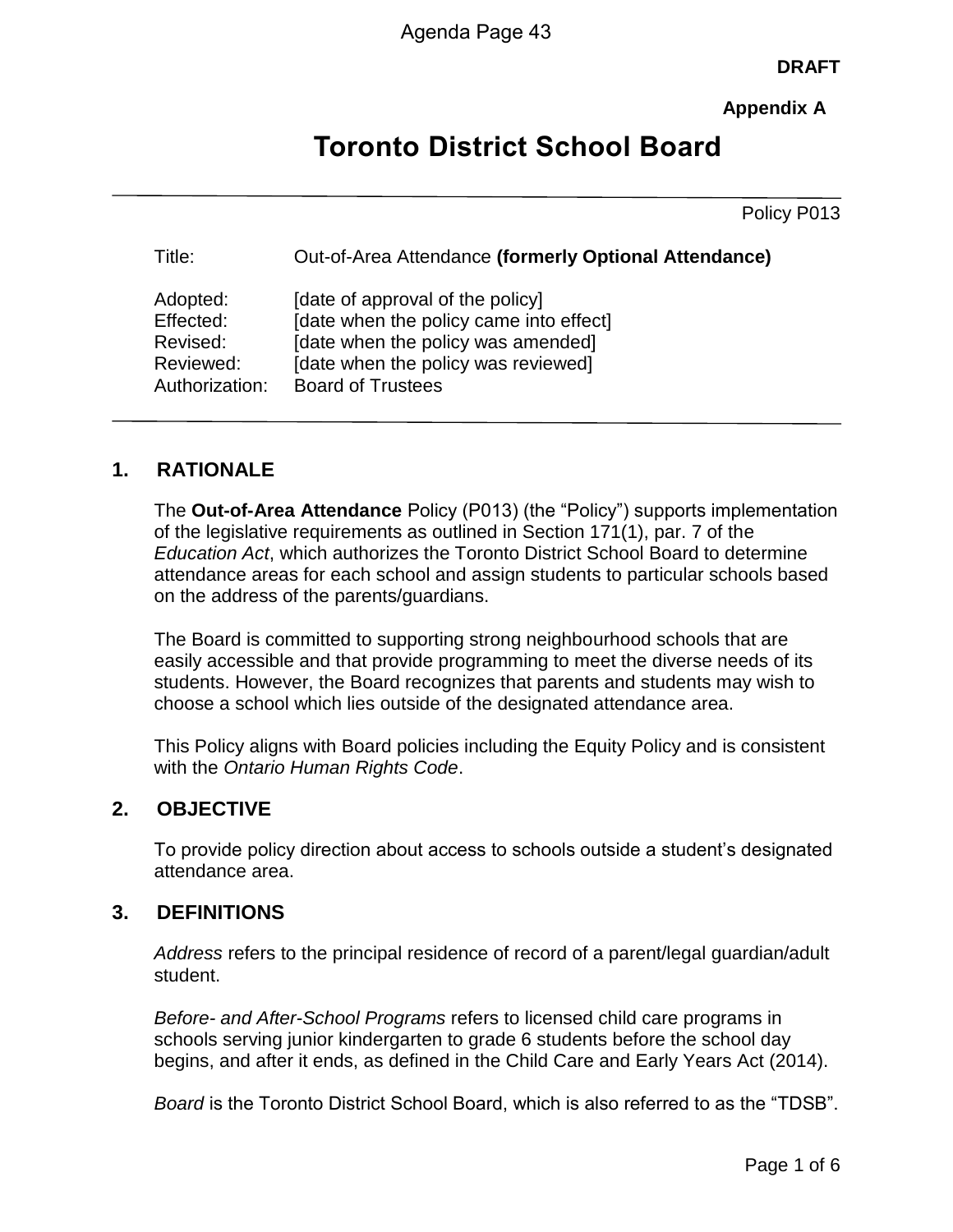*Child Care* refers to licensed early learning and care programs for children from birth to 3.8 years of age.

*Designated Attendance Area* is the geographic area served by a designated school.

*Designated school* is the school identified by the principal residence of the parent/legal guardian/adult student.

*Elementary school* refers to a Grades Kindergarten to 8.

*Feeder school* is a school from which many or most students progress to a designated school at the next division (e.g., secondary school).

*Intensive French Program* refers to French-as-a-Second-Language programs in which French is not only taught as a subject but also serves as the language of instruction in other subjects.

*Intensive Support Program (ISP)* refers to programs designed to support communities of exceptional (special needs) students who have similar behavioural, communication, intellectual, or physical needs.*Out-of-Area Applicant* is a student who applies to a school located outside of their designated attendance area.

*Out-of-Area Student* is a student who attends a school located outside of their designated attendance area.

*Secondary school* refers to Grades 9 to 12.

*TDSB* is the Toronto District School Board, which is also referred to as the "Board".

## **4. RESPONSIBILITY**

The Director of Education holds the primary responsibility for overseeing the implementation of the Policy. Within the Director's Office, the responsibility for the day-to-day management and coordination of the Policy is assigned to the Associate Director, School Operations and Service Excellence.

## **5. APPLICATION AND SCOPE**

This Policy applies to students, parents/legal guardians, and staff, including principals, superintendents and school personnel involved in the application and registration processes for students seeking to register in a school that lies outside of their designated attendance area.

This Policy does not apply to placements into Special Education Intensive Support Programs (ISPs). Students access these programs through the Identification,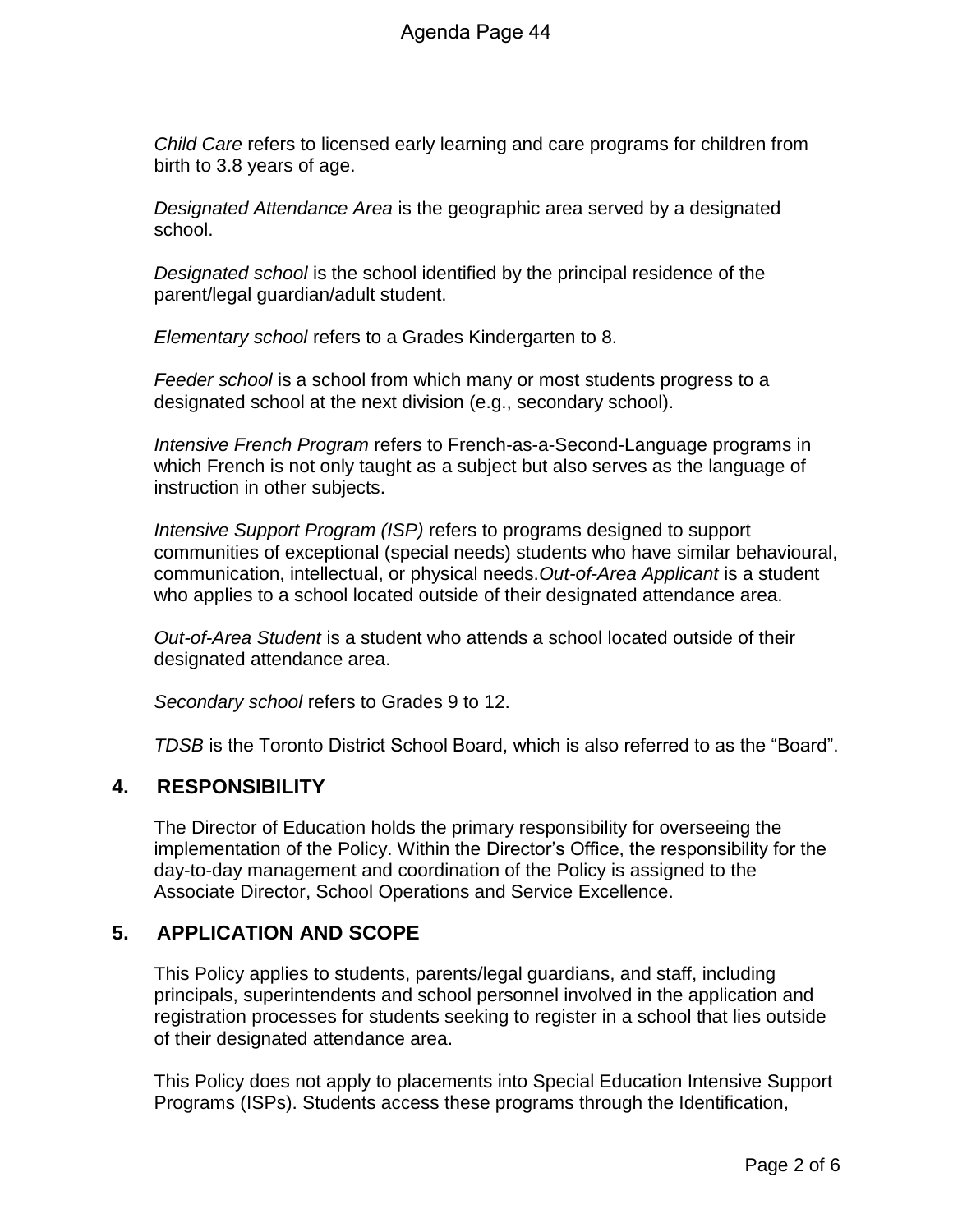Placement and Review Committee (IPRC) process. In addition, this Policy does not apply to students whose placements are facilitated by the Caring and Safe Schools department.

## **6. POLICY**

#### **6.1. Regular Schools**

- 1.1.1. Each student who is eligible to attend school will have the right to attend a designated school in accordance with this Policy, based on the principal address of the student's parents (or either parent) or of the student's legal guardian. In the case of an adult student, the address where the student resides will determine the appropriate designated school.
- 1.1.2. On an annual basis, Board staff will determine which schools may accept applications from students outside the designated attendance area based on school capacity and projected enrolment by grade. The process to apply for attendance at a school other than the student's designated school will be shared annually with students, parents and guardians.
- 1.1.3. When space is available in schools, students will be provided with opportunities to access schools outside their designated area by applying as an Out-of-Area applicant.
- 1.1.4. A parent or legal guardian (or adult student) may apply to two (2) regular programs outside of the student's designated school attendance area.
- 1.1.5. Out-of-area children who are enrolled in the school-based preschool child care program prior to January 1st of the year they are to begin Junior Kindergarten have the option of attending the school in which the child care is located, when there is no access to, or available space in, the licensed before- and after-school program at their designated school. No out-of-area application process is required.
	- a) If these students no longer attend the licensed before- and afterschool program, they may remain at the current school (and in the same educational program) until the end of the current school year (unless the next school year is a graduation year from that school).
	- b) In situations where out-of-area students "age out" or are demitted from a child care program due to operator policy changes, students may remain in the school until the end of the grade range of that school.
- 1.1.6. Children who are enrolled in the school-based pre-school child care program after January 1st of the year they are to begin Junior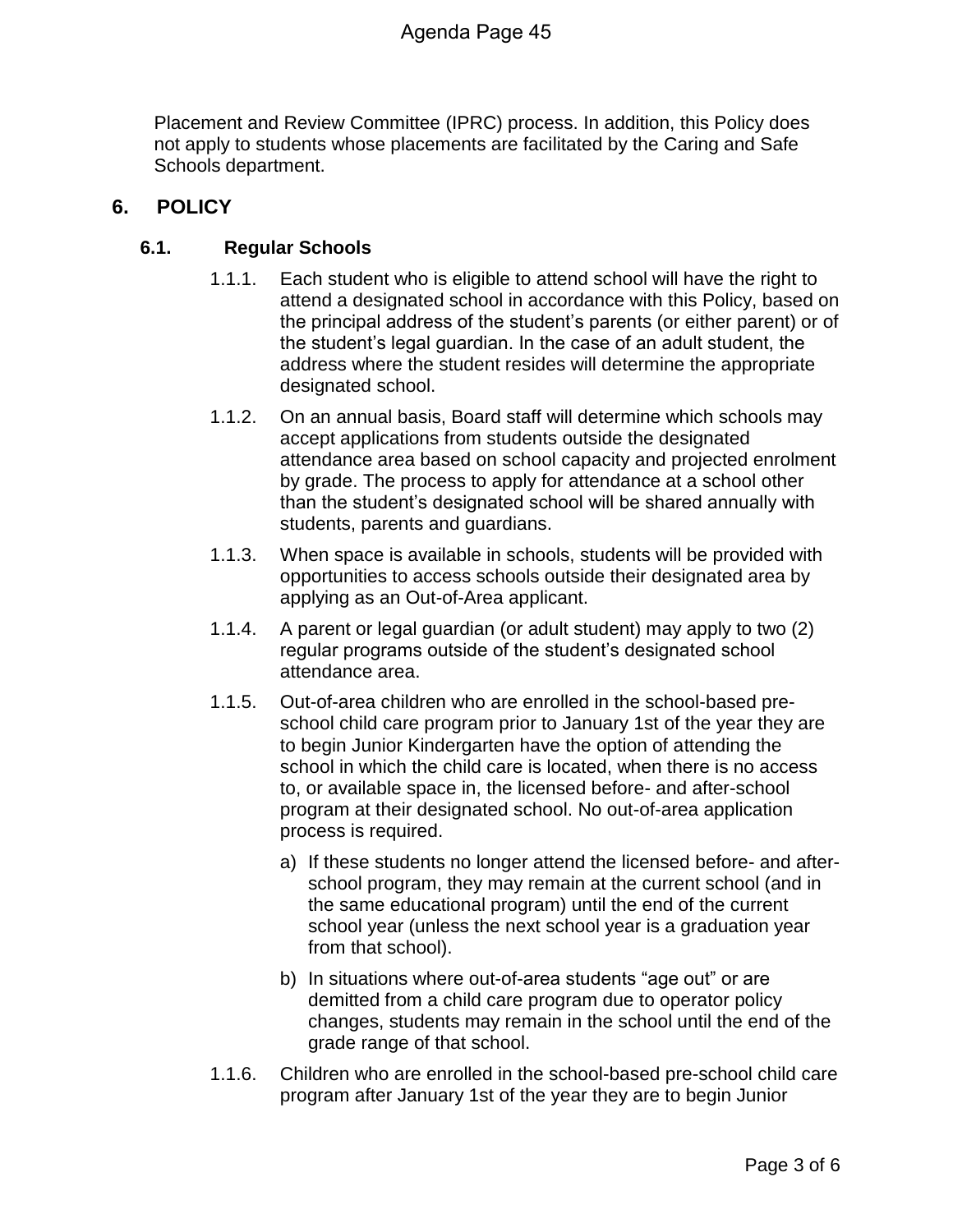Kindergarten must apply as Out-of-Area students in accordance with the timelines set out in the Operational Procedure (PR545).

1.1.7. If sufficient space is available at the requested school, spaces will be filled by grade according to the admission priorities below. For each of the admission priorities (in priority order), the school principal will conduct a lottery if the number of applications exceeds available spaces:

> Priority 1: Students who have a sibling currently attending the requested school and the sibling will be attending at the requested school the next school year.

Priority 2: Students currently attending a feeder school (in any program) of the requested school.

Priority 3: Children enrolled after January 1 in the school-based pre-school child care program of the requested school (see 6.1.6).

Priority 4: Current TDSB students (and who remain registered as TDSB students for the duration of the school year in which the outof-area application was made).

Priority 5: Other students whose parents'/legal guardians' principal residence is in the City of Toronto (e.g., from independent/private schools, other school boards, home schooling, etc.).

Priority 6: Students whose parents'/legal guardians' principal residence is outside the City of Toronto.

- 1.1.8. The TDSB will not be responsible for providing transportation for Out-of-Area students. Transportation is the responsibility of the applicant.
- 1.1.9. Out-of-Area students who wish to return to their designated school by address may do so at an appropriate transition point (e.g., end of term, semester change, beginning of school year).
- 1.1.10. In-area elementary school students who move out-of-area during the school year may remain at the current school (and in the same educational program) until the end of the current school year (unless the next school year is a graduation year from that school) or may register in the new designated school.
	- a) If these students are currently enrolled in the before- and afterschool program and the new designated school's before- and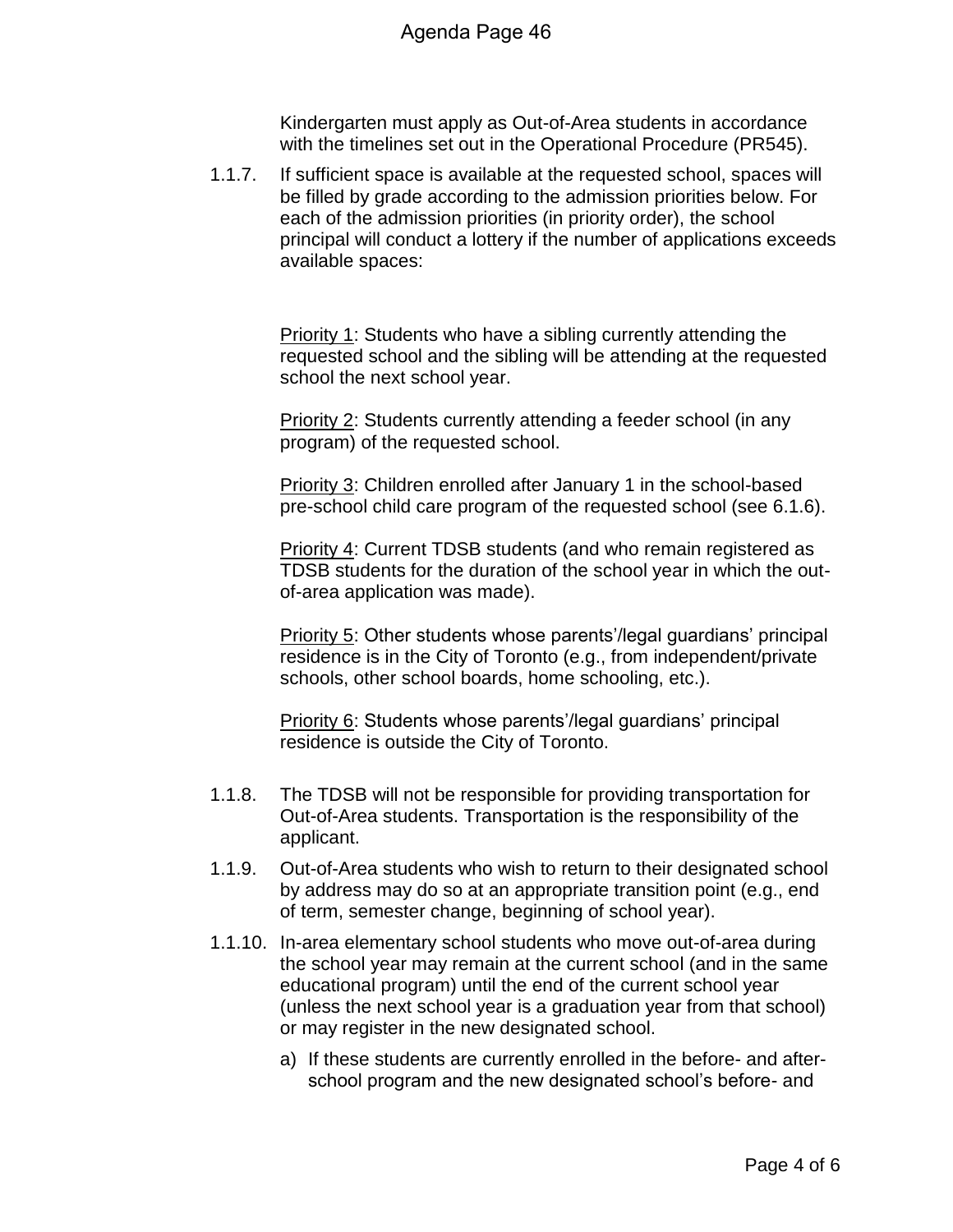after-school program cannot accommodate them, they may remain in the current school (in the same educational program).

- 1.1.11. In-area secondary school students who move out-of-area during the school year will be allowed to remain at the current school (and in the same educational program) or register in the new designated school.
- 1.1.12. During their final year at a school, Out-of-Area students will be required to apply for admission to the school at the next level into which the school feeds.

#### **6.2. Schools with Intensive French Programs**

- 1.1.13. All students whose parents/legal guardians reside within the City of Toronto and are eligible to attend a school operated by the Board will have the option to attend an Intensive French (IF) program.
	- a) Entry to child care does not guarantee access to an Intensive French program in that school. See the IF Operational Procedure (PR597) for access to IF.
- 1.1.14. If a student elects to attend an Intensive French program outside the designated school/pathway, the student must apply as an Outof-Area student to the requested school. The direction set out in Section 6.1 of this Policy for Regular Schools will apply. No transportation will be provided.
- (a) Once admitted to an Intensive French Program at a school as an Out-of-Area student, the student will be required to apply for admission to the school at the next level into which the French Pathways feeds.

## **7. SPECIFIC DIRECTIVES**

The Director of Education is authorized to issue operational procedures to implement this Policy.

## **8. EVALUATION**

This Policy will be reviewed at a minimum every four (4) years from the effective date.

#### **9. APPENDICES**

N/A

#### **10. REFERENCE DOCUMENTS**

**Legislation** 

● *Child Care and Early Years Act, 2014*.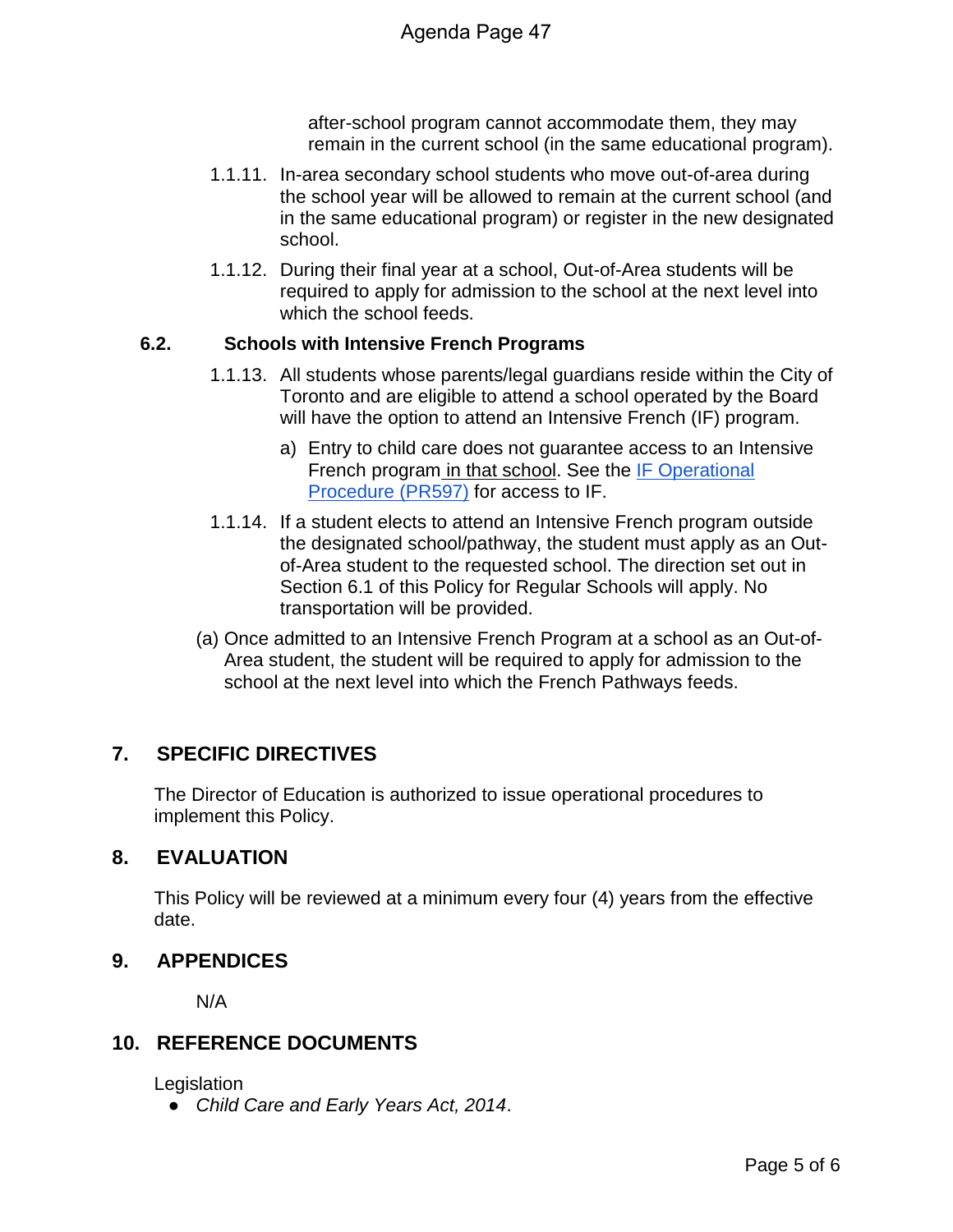● *Education Act,* R.S.O. 1990, c. E.2, s. 171 (1), par. 7.

#### Policies

- Early Learning and Care Policy (P022)
- Equity Policy (P037)

Procedures

● Intensive French Programs Procedure (PR597)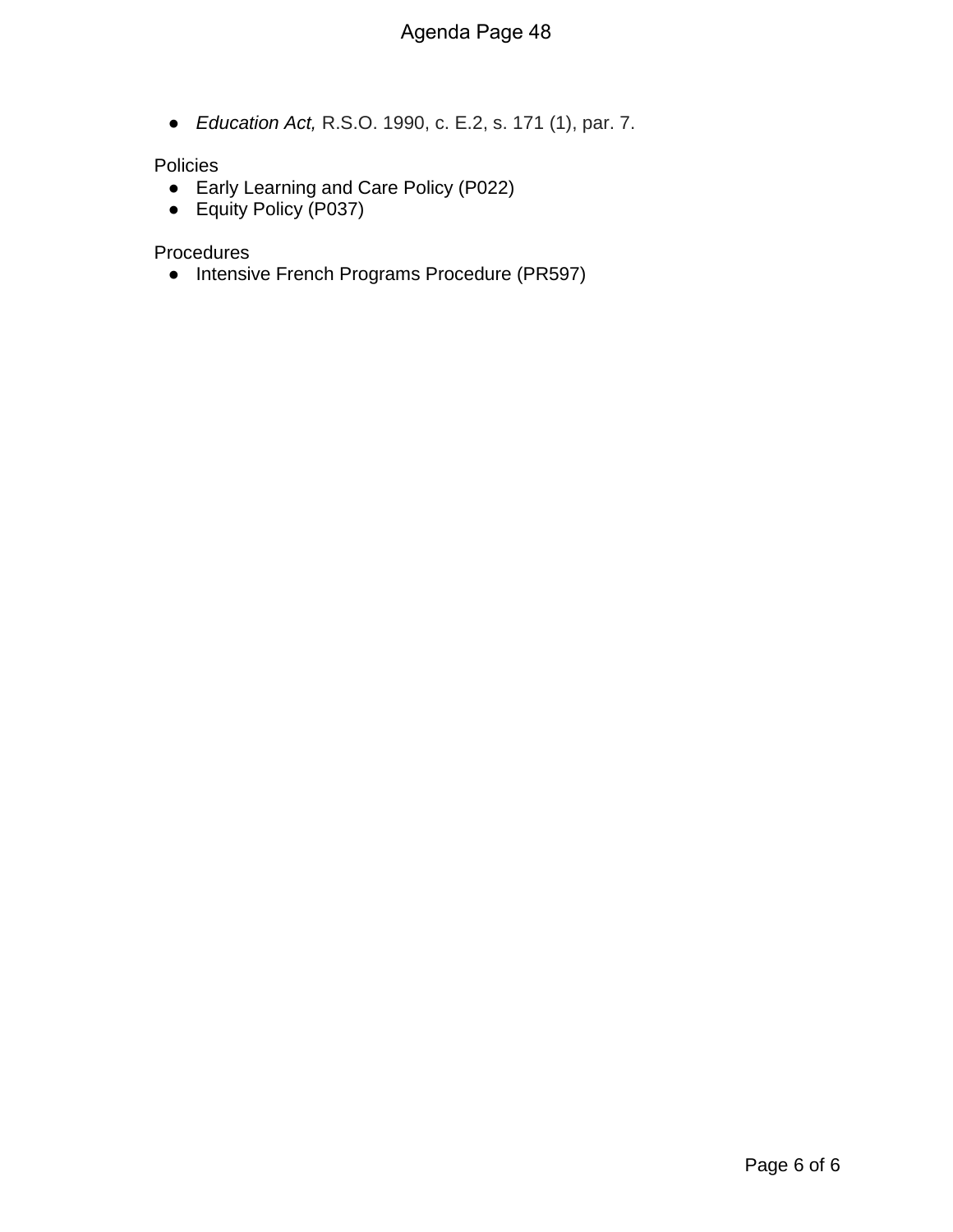**Appendix B**

# **Toronto District School Board**

Policy P013

| Title:         | Out-of-Area Admissions (formerly Optional Attendance) |
|----------------|-------------------------------------------------------|
| Adopted:       | [date of approval of the policy]                      |
| Effected:      | [date when the policy came into effect]               |
| Revised:       | [date when the policy was amended]                    |
| Reviewed:      | [date when the policy was reviewed]                   |
| Authorization: | <b>Board of Trustees</b>                              |

## **1. RATIONALE**

The Out-of-Area Admissions Policy (P013) (the "Policy") supports implementation of the legislative requirements as outlined in Section 171(1), para. 7 of the *Education Act*, which authorizes the Toronto District School Board to determine attendance areas for each school and assign students to particular schools based on the address of the parents/guardians.

This Policy aligns with Board policies, including the Equity Policy (P037), Human Rights Policy (P031) and is consistent with the *Ontario Human Rights Code*. This Policy supports the Board's commitment to the Truth and Reconciliation Commission of Canada: Calls to Actions and the United Nations Declaration on the Rights of Indigenous Peoples as a framework for reconciliation.

## **2. OBJECTIVE**

- To provide policy direction about access to schools outside a student's designated attendance area; and,
- To affirm the Board's commitment to providing strong programming in local schools and to ensure equitable educational access, experiences, and opportunities for all students in alignment with the recommendations made in the Enhancing Equity Task force, the equity priorities of the Multi-Year Strategic Plan and the vision of Secondary Program Review.

#### **3. DEFINITIONS**

*Alternative Schools* refer to smaller school environments providing unique pedagogy, forms of governance, and staff/student/parent involvement that are open to any resident of Toronto. Each alternative school has a distinct identity and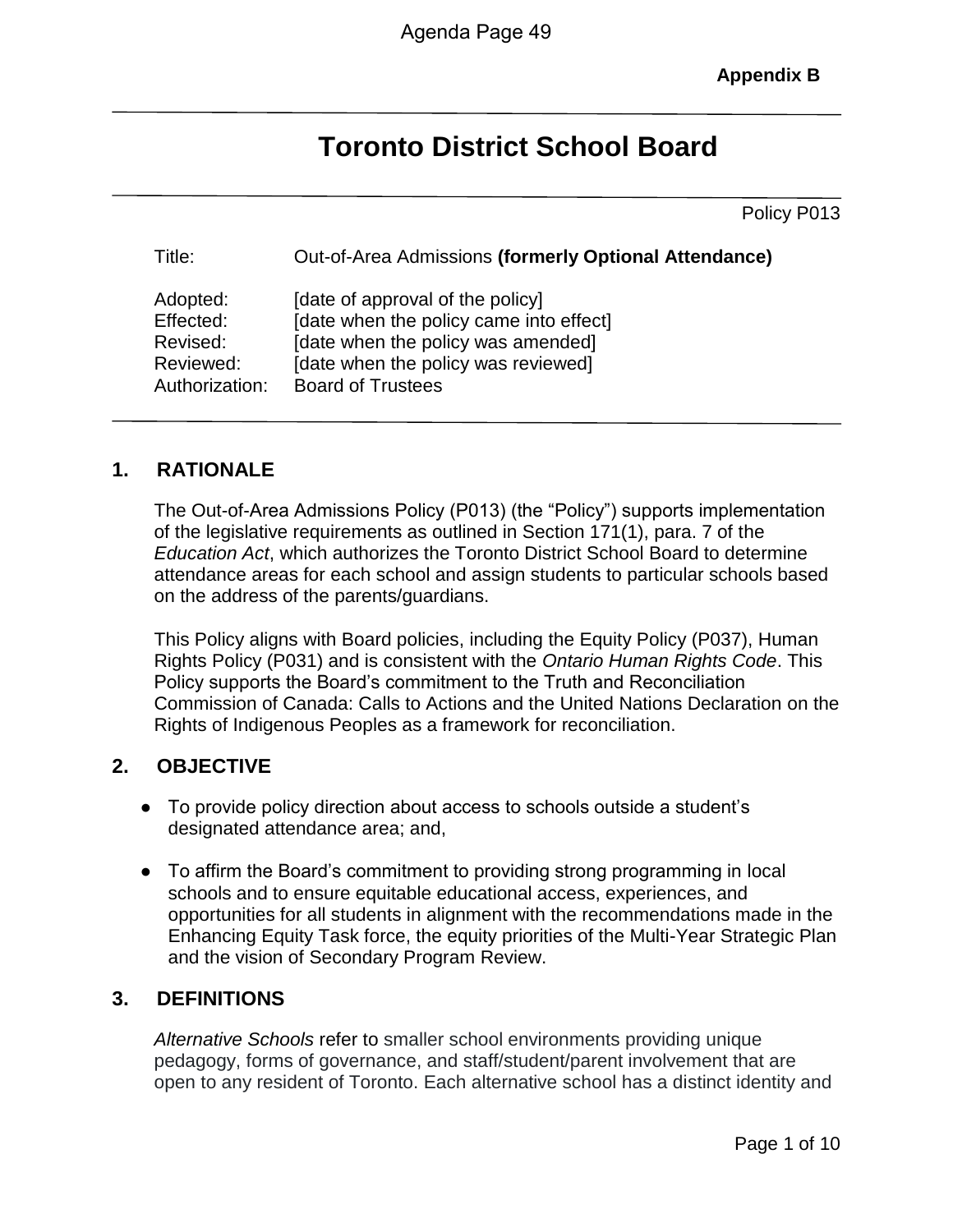focus and provides an educational experience suited to individual learning styles/preferences and/or needs.

*Before and After-School Programs* refers to licensed child care programs, extended day programs, authorized recreation, and skill building programs in schools serving junior kindergarten to grade 6 students before the school day begins, and after it ends, as defined in the *Child Care and Early Years Act (2014)*.

*Board* refers to the Toronto District School Board, which is also referred to as the "TDSB".

*Centralized Programs* refer to educational programs offered in some Elementary and Secondary Schools. Programming has a specific focus and students apply to participate in the Centralized Program.

*Centralized School* refers to an Elementary School or Secondary School with no Designated Attendance Area. All students at the TDSB are eligible to apply to attend and are required to follow application processes.

*Child Care* refers to licensed early learning and care programs for children from birth to 3.8 years of age.

*Designated Attendance Area* refers to the geographic area served by a designated school.

*Designated school by address* refers to the school identified by the primary residence of the parent/guardian/adult student.

*Elementary school* refers to Grades Kindergarten to 8, or a part thereof. All Elementary Schools offer Regular Programming. Some may offer Centralized Programs, Intensive Support Programs or Intensive French Programs.

*Feeder school* refers to a school from which many or most students progress from an elementary school to a designated elementary or secondary school based on the attendance area or program.

*Intensive Support Program (ISP)* refers to Special Education programs designed to support communities of students with an identified exceptionality who have behavioural, communication, intellectual, or physical needs.

*Local Programs* refer to interest-based programs within a school with a specific focus (e.g., Math/Science, Specialist High Skills Major) that are available only to students registered at that school.

*Out-of-Area Applicant* refers to a student who applies to a school located outside of their designated attendance area.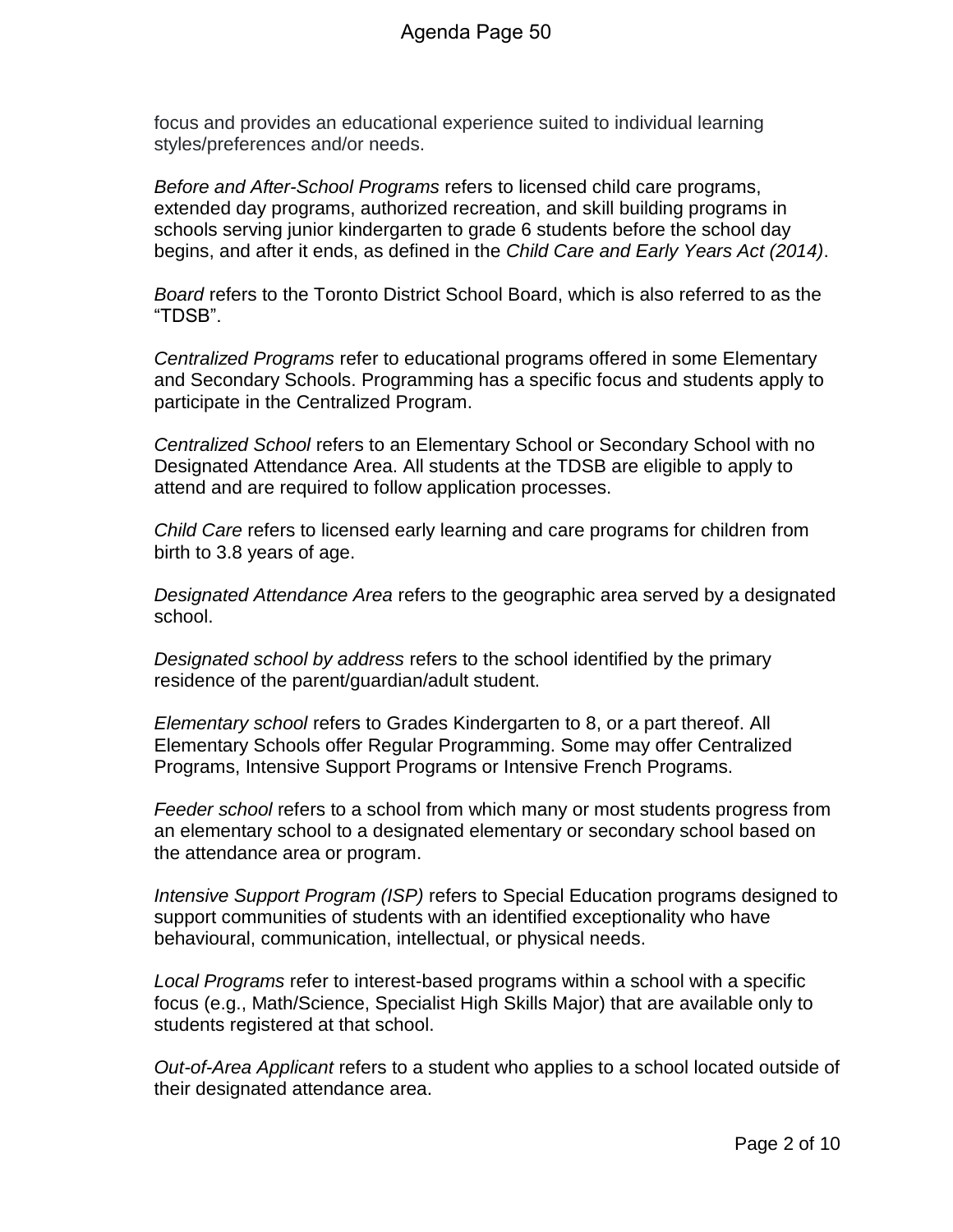*Secondary School* refers to Grades 9 to 12 where students earn Ontario Secondary School credits. All Secondary Schools offer regular programs. Some may also offer Centralized Programs, Intensive Support Programs or Intensive French Programs.

#### **4. RESPONSIBILITY**

The Director of Education holds the primary responsibility for overseeing the implementation of this Policy. Within the Director's Office, the responsibility for the day-to-day management and coordination of the Policy is assigned to the Associate Director, Student Well-Being and Innovation.

## **5. APPLICATION AND SCOPE**

This Policy applies to students, parents/guardians, and staff, including principals, superintendents, and school personnel, involved in the application and registration processes for students seeking to register in a school that lies outside of their designated attendance area.

This Policy does not apply to:

- placements into Special Education Intensive Support Programs (ISPs). Students access these programs through the Identification, Placement and Review Committee (IPRC) process;
- students whose placements are facilitated by the Caring and Safe Schools department;
- the application processes for Centralized Schools or Centralized Programs. See the Student Interest Programs Policy PXX.
- the application processes for Local Programs. See the Student Interest Programs Policy PXX.

## **6. POLICY**

#### **6.1. General**

- 6.1.1 The Board is committed to supporting strong, accessible, and inclusive community schools that provide educational programs for the diverse needs of its students.
- 6.1.2 Each student who is eligible to attend school will have the right to attend the regular program in a designated school in accordance with this policy, based on the primary address of the student's parents (or either parent) or of the student's legal guardian. In the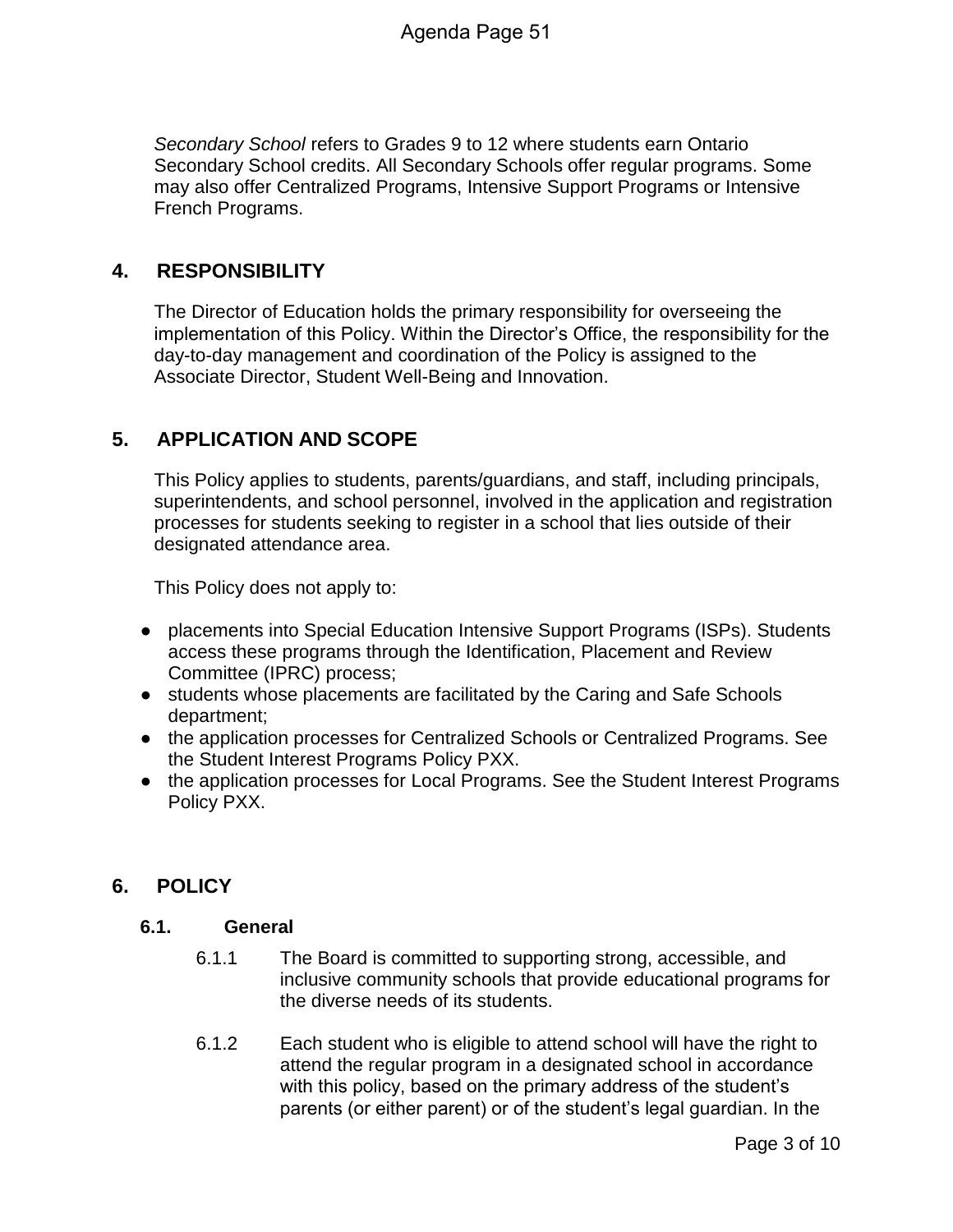case of an adult student, the address where the student resides will determine the appropriate designated school.

- 6.1.3 The application process for attendance at a school other than the student's designated school will be communicated annually to students, parents, and guardians through the TDSB website.
- 6.1.4 In the 2022-2023 school year, parents/guardians, on behalf of their children, or students who are 18 years or older (as well as those over 16 years old who have withdrawn from parental control) may apply to up to two (2) regular program/ French Immersion/ Extended French schools outside of their designated attendance area for admission in September 2023.

In the 2023-2024 school year and subsequent years, parents/ guardians, on behalf of their children, or students who are 18 years or older (as well as those over 16 years old who have withdrawn from parental control) may apply for one (1) regular program/ French Immersion/ Extended French school outside of their designated attendance area.

#### **6.2. Regular Schools (Elementary)**

- 6.2.1 Children from out-of-area who are enrolled in the school-based preschool child care program prior to the end of February of the year they are to begin Junior Kindergarten, and who will be enrolled in the Before- and After-School Program ("BASP") at that school, have the option of attending the school in which the child care is located. No Out-of-Area Admissions process is required.
	- a) If these students no longer attend the BASP prior to the start of Grade 3, they may remain at the current school (and in the same educational program) until the end of the current school year. They are then required to attend their designated elementary school by address. BASP Supervisors are responsible for sharing information around departing families with school administrators.

Students withdrawn from the BASP prior to the start of Grade 3 may apply to remain at the current school via the Out-of-Area Admissions process.

- b) In situations where students from out-of-area exceed the age limit or are demitted from a child care program due to operator policy changes, may remain in the school until the end of the grade range of that school.
- c) Students who wish to attend the school at the next level into which the school feeds will be required to apply for Out-of-Area Admission to the school they wish to attend.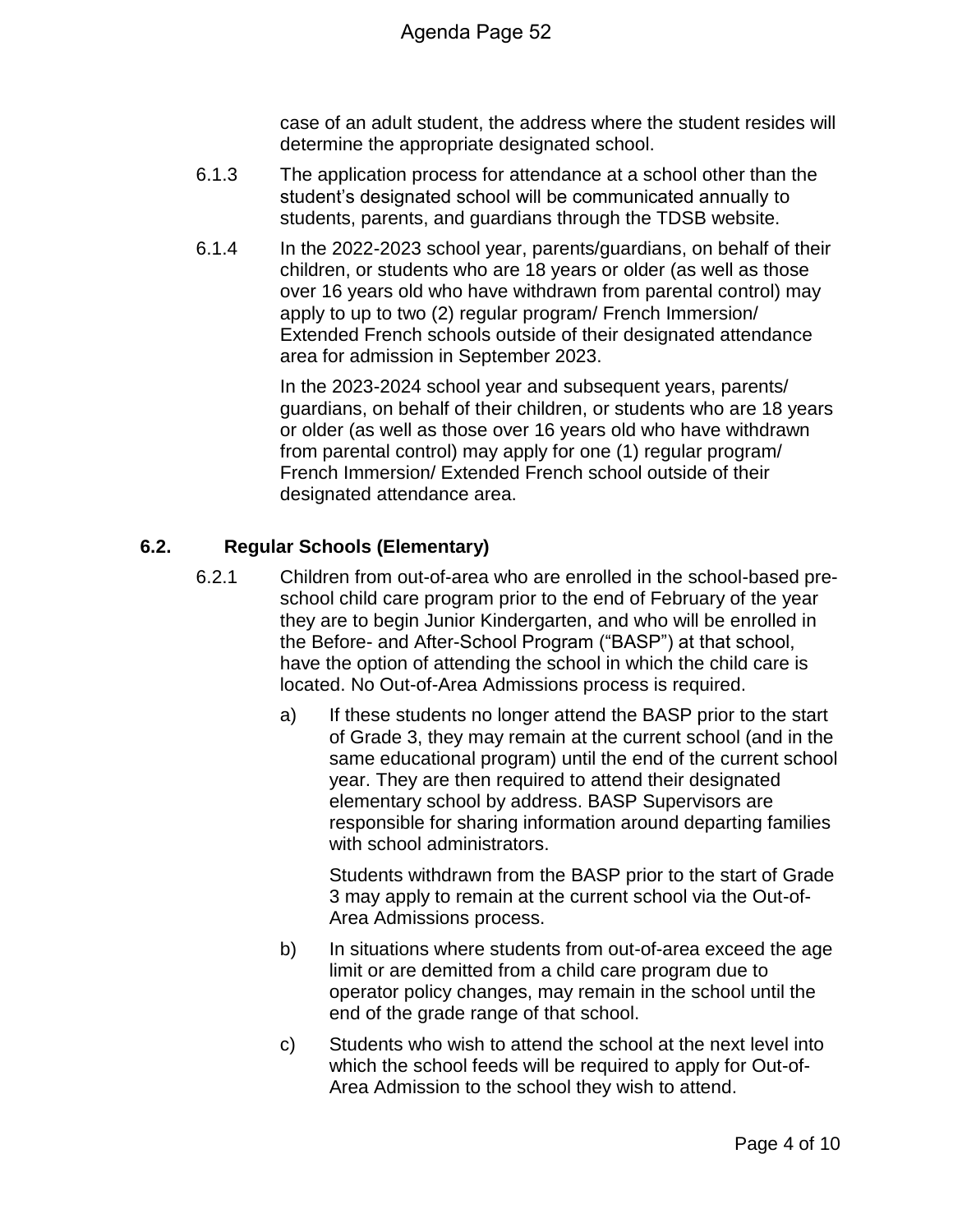- d) Should a student from Out-of-Area register in school-based pre-school child care after the end of February in the year they are to begin Junior Kindergarten, the family will be notified by the child care operator that they will not have access to attend the school in September for junior kindergarten.
- 6.2.2 In-area elementary school students who move out-of-area during the school year may remain at the current school (and in the same educational program) until the end of the current school year (unless the next school year is a graduation year from that school), or may register in the new designated school.
	- a) If these students are currently enrolled in the BASP and the new designated school's BASP cannot accommodate them, they may remain in their current school (in the same educational program).
	- b) Students who wish to attend the school at the next level into which the school feeds will be required to apply for Out-of-Area Admission to the school should they wish to attend.

#### **6.3 Regular Schools (Secondary)**

6.3.1 In-area secondary school students who move out-of-area during the school year will be allowed to remain at the current school (and in the same educational program), or register in the new designated school.

#### **6.4 Schools with French Immersion/Extended French Programs**

- 6.4.1 All students whose parents/guardians reside within the City of Toronto and are eligible to attend a school operated by the Board will have the option to attend a French Immersion/ Extended French program.
	- a) Entry to child care does not guarantee access to a French Immersion/Extended French program in that school.
- 6.4.2 If a student wishes to attend a French Immersion/ Extended French program at a school other than their designated French Program school by address, the student must apply for Out-of-Area Admission at the requested school. The directions set out in Section 6.2 and 6.3 of this Policy for Regular Schools will apply. No transportation will be provided.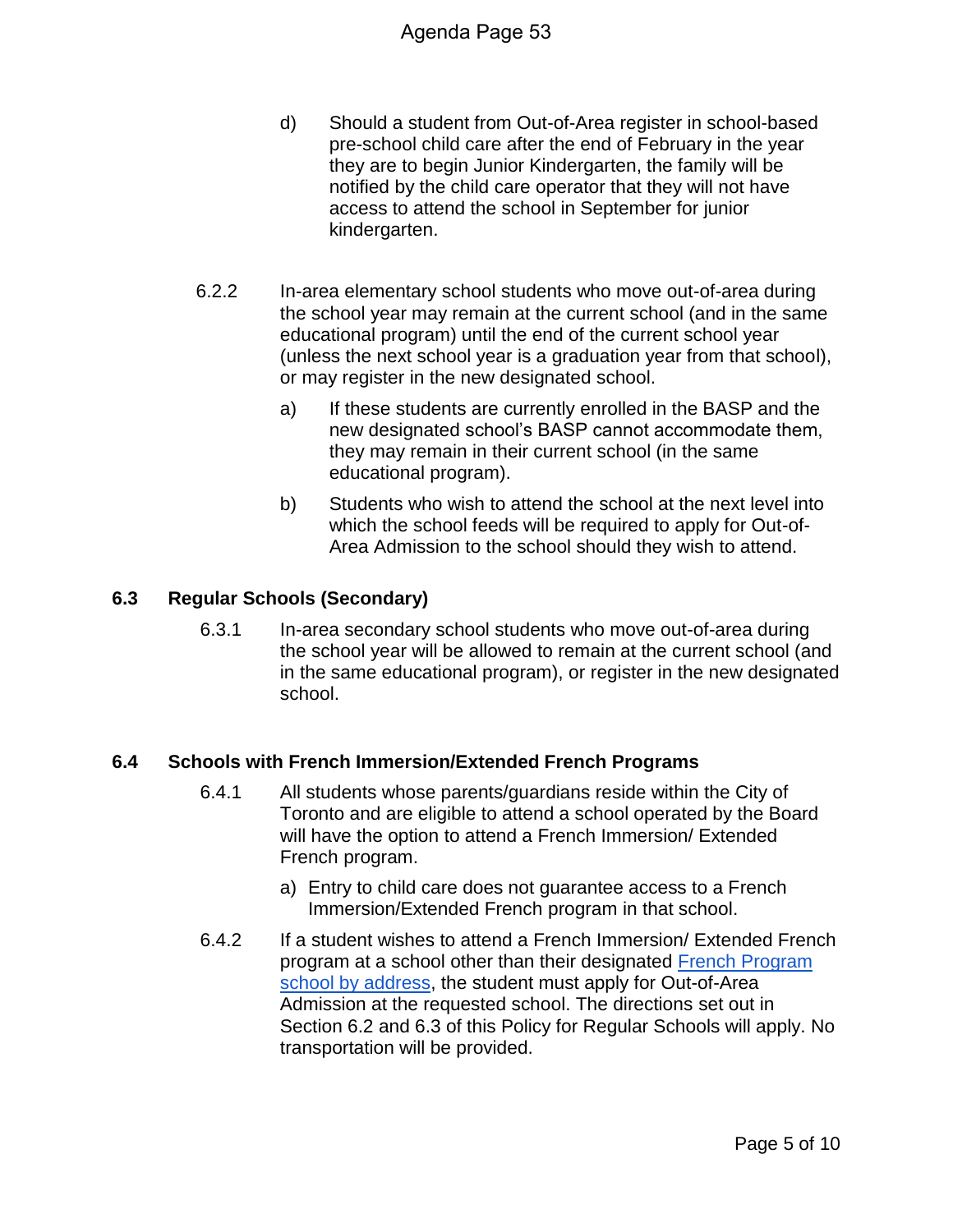- a) Once admitted to a French Immersion/ Extended French program at a school through Out-of-Area Admission, students may complete the grade range of that school.
- b) Students who wish to attend a school at the next level into which the French Pathway feeds will be required to apply for Out-of-Area Admission to that school.

#### **6.5 Out-of-Area Admissions Status & Random Selection Priorities: All Schools**

- 6.5.1 Board staff will determine the Out-of-Area Admissions status of schools annually, determining which schools may accept applications from students outside the designated attendance area based on school capacity and projected enrollment by grade.
	- **Closed** the school may not admit any students from Out-of-Area. No students may apply for Out-of-Area Admissions.
	- **Limited (Siblings)** Only students with a sibling currently attending and returning to the requested school may apply for Out-of-Area Admissions.
	- **Limited (Siblings and Feeder School)** Only students with siblings attending and returning to the requested school and students attending a feeder school may apply for Out-of-Area Admissions.
	- **Limited** the school may admit students from all of the priorities listed, as space is available. All students may apply for Out-of-Area Admissions.
- 6.5.2 Based on the Out-of-Area Admissions status of schools, students will be provided with opportunities to access schools outside their designated area by applying as an Out-of-Area applicant.
- 6.5.3 Based on current school enrolment and projected enrolment numbers, the school Principal (in consultation with Central Staff) will determine if space is available at the requested school in each grade. Spaces will be filled by grade according to the admission priorities. For each of the admission priorities, a random selection process will be undertaken if the number of applications exceeds available spaces.

Priorities for out-of-area admission will support family cohesiveness (K-8), educational continuity, feeder school group/program continuity, and current TDSB students.

Priorities (Appendix A) may change to meet the needs of the system and will remain aligned with the equity priorities outlined in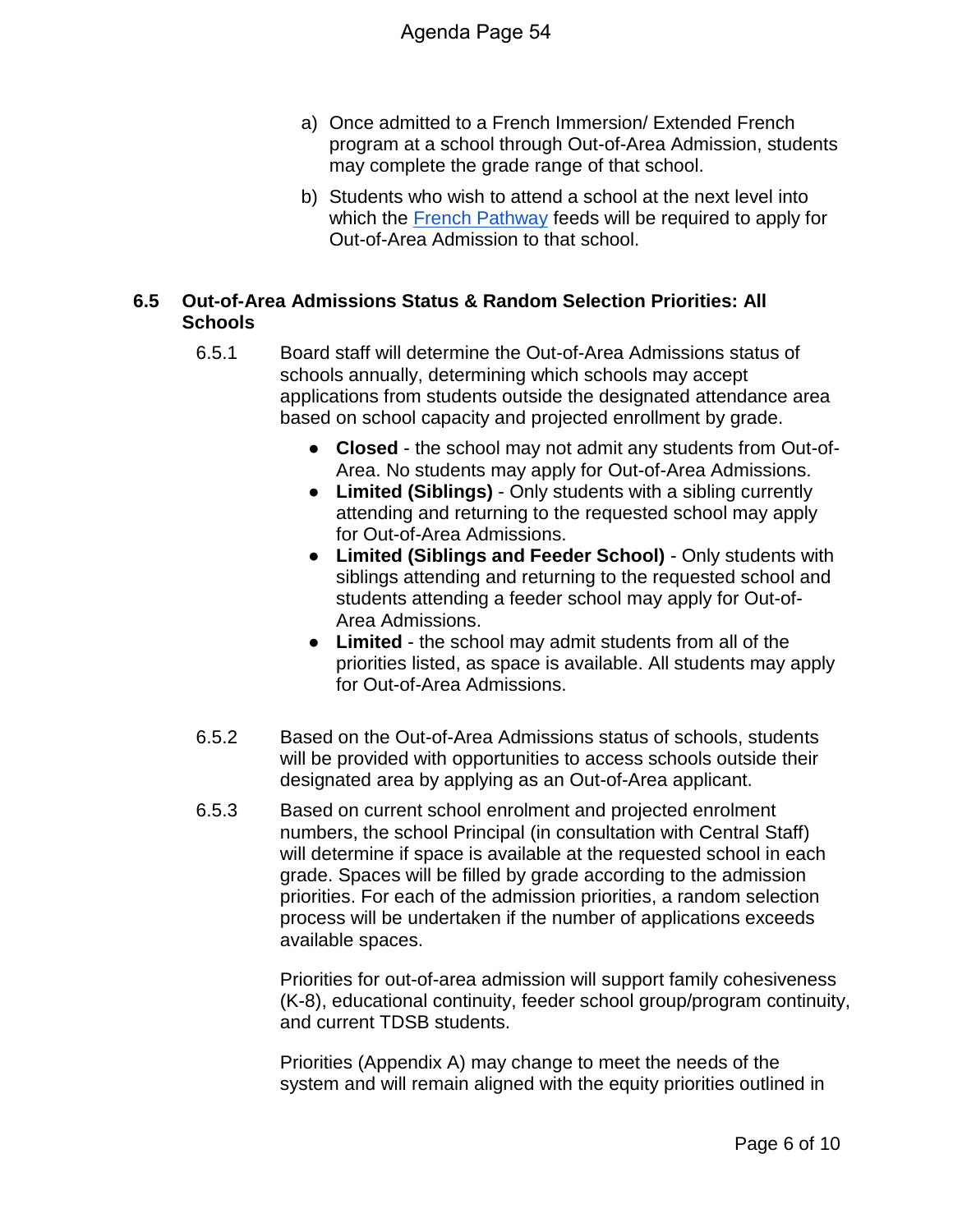the TDSB's Multi-Year Strategic Plan and recommendations from the Enhanced Equity Task Force Report.

- 6.5.4 The TDSB will not be responsible for providing transportation for students admitted through Out-of-Area Admissions. Transportation is the responsibility of the applicant.
- 6.5.5 Students admitted through Out-of-Area Admissions who wish to return to their designated school by address may do so at an appropriate transition point (e.g., end of term, semester change, beginning of school year) at the request of the student/ family. If the requested school's Out-of-Area Admissions status is "Closed", a switch may not be possible until the following semester or transition point.
- 6.5.6 Students with more than one designated school by primary address of residence can only switch from one school to the other through the Out-of-Area Admissions process. If the requested school's Outof-Area Admissions status is "Closed", a switch will not be possible.
- 6.5.7 In keeping with Truth and Reconciliation, First Nations, Métis, and Inuit students will be supported outside of the Out-of-Area Admissions Policy, and given priority access. Admission will be supported at any regular intake time, even in schools closed to Outof-Area Admissions, where possible.
- 6.5.8 Secondary students whose child(ren) is/are enrolled in a child care centre in the catchment area will be supported outside of the Outof-Area Admissions policy, and given priority access. Admission will be supported and accommodated at any regular intake time, even in schools closed to Out-of-Area Admissions, where possible.
- 6.5.9 Decisions relating to Out-of-Area Admissions may be appealed through the Superintendent of Education for the requested school.

# **7. SPECIFIC DIRECTIVES**

The Director of Education is authorized to issue operational procedures to implement this Policy.

## **8. EVALUATION**

This Policy will be reviewed at a minimum every four (4) years from the effective date.

## **9. APPENDICES**

Appendix A: Random Selection Process Priorities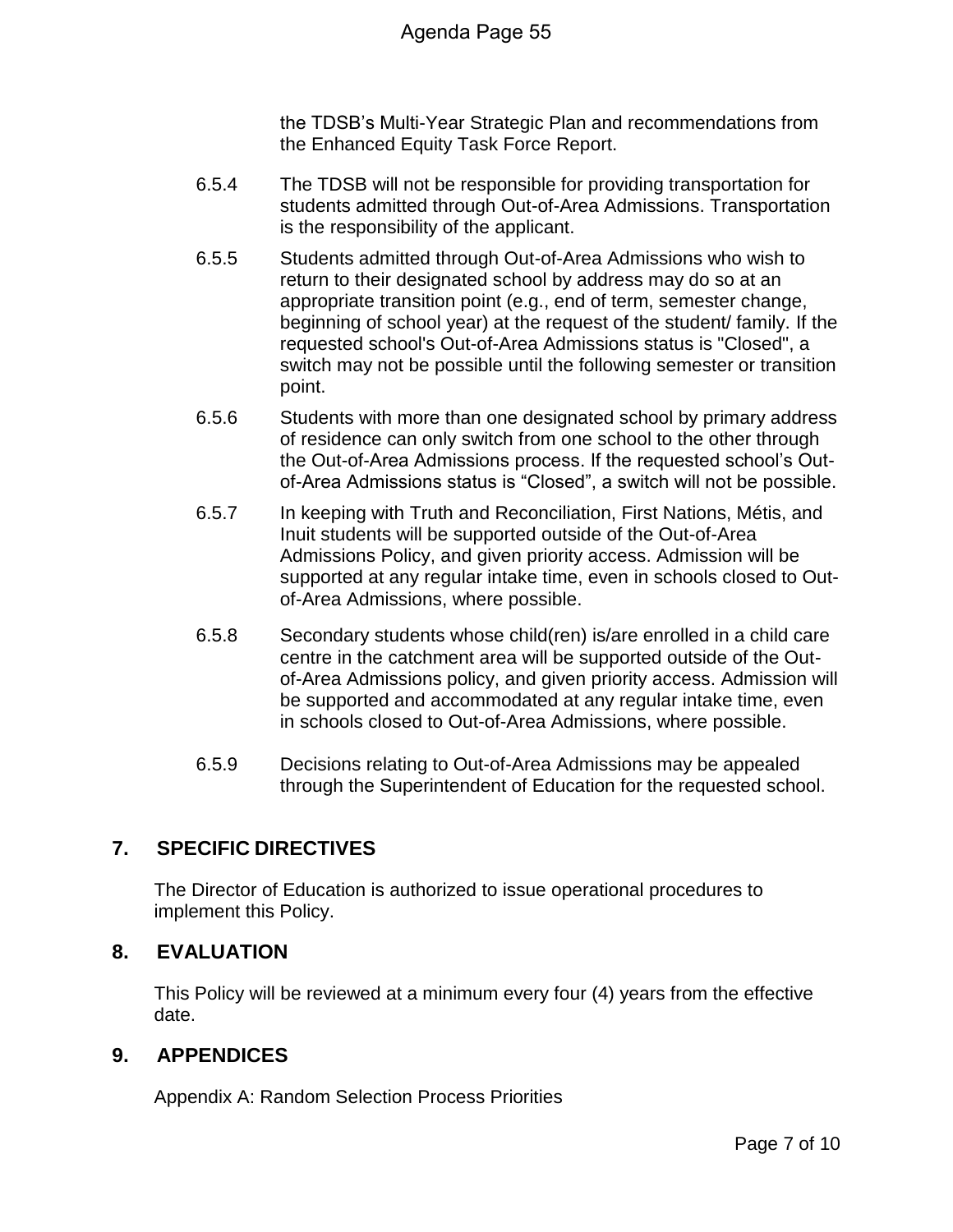Appendix B: Alternative Schools

#### **10. REFERENCE DOCUMENTS**

#### **Legislation**

- *Child Care and Early Years Act, 2014*.
- *Education Act,* R.S.O. 1990, c. E.2
- *Ontario Human Rights Code.*

#### **Policies**

- Transportation of Students (P020)
- Early Learning and Care (P022)
- Human Rights (P031)
- Equity (P037)
- Student Interest Programs (PXX)
- Alternative Schools (P062)
- French-as-a-Second Language (P080)

#### Procedures

- Transportation of Students (PR504)
- Admission Eligibility Requirements (PR518)
- Alternative Schools (PR584)
- French Immersion/Extended French (PR597)

#### Other Documents

- Enhancing Equity Task Force: Report and Recommendations, 2017.
- Director's Response to the Enhancing Equity Task Force Report, 2018.
- Multi-Year Strategic Plan
- Ontario Schools, Kindergarten to Grade 12: Policy and Program Requirements, Ministry of Education, 2016
- Truth and Reconciliation Commission of Canada: Calls to Actions, 2015.
- United Nations Declaration on the Rights of Indigenous Peoples, 2007.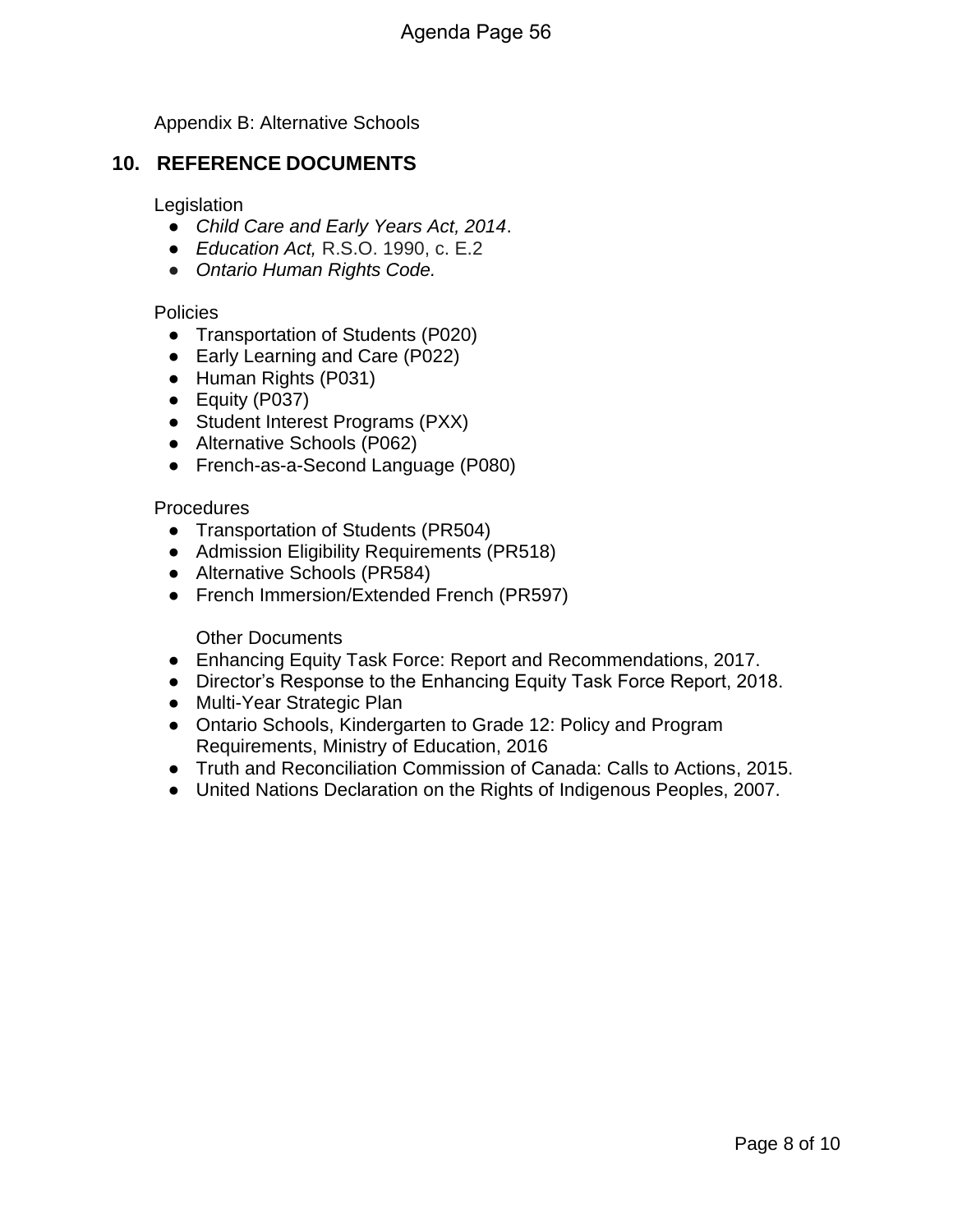#### **Appendix A: Random Selection Process Priorities**

Spaces will be filled by grade according to admission priorities. For each of the admission priorities listed below, in order, a random selection process will be undertaken if the number of applications exceeds available spaces.

> Priority 1: (Elementary schools only\*\*) Students who have a sibling currently attending the requested school and that sibling will still be attending the requested school the next school year.

Priority 2: Students currently attending a *feeder school* in the same program as the application to the requested school (i.e. in Regular program if applying to Regular program).

**Priority 3: (Elementary Schools only) Current students no longer attending** the *Before- and After-School Program* of the requested school wishing to remain at the school (see section 6.2.2).

Priority 4: Current TDSB students (and who remain registered as TDSB students for the duration of the school year in which the Out-of-Area application was made).

Priority 5: Other students whose parents'/ guardians' primary residence is in the City of Toronto (e.g. from independent/ private schools, other school boards, home schooling, etc.).

Priority 6: Students whose parents'/guardians' primary residence is outside the City of Toronto.

\*\* students attending a secondary school as of September 2022 may have the sibling rule apply to their younger siblings.

- Applications for September 2023 Grades 9 11 and returning grade 12 students
- Applications for September 2024 Grades 10 -11 and returning grade 12 students
- Applications for September 2025 Grade 11 and returning grade 12 students
- Applications for September 2026 only applies to returning grade 12 students

Effective 2025 - 2026 school year: a new Out-of-Area Admission status of Limited (Feeder School) will be created for Secondary Schools only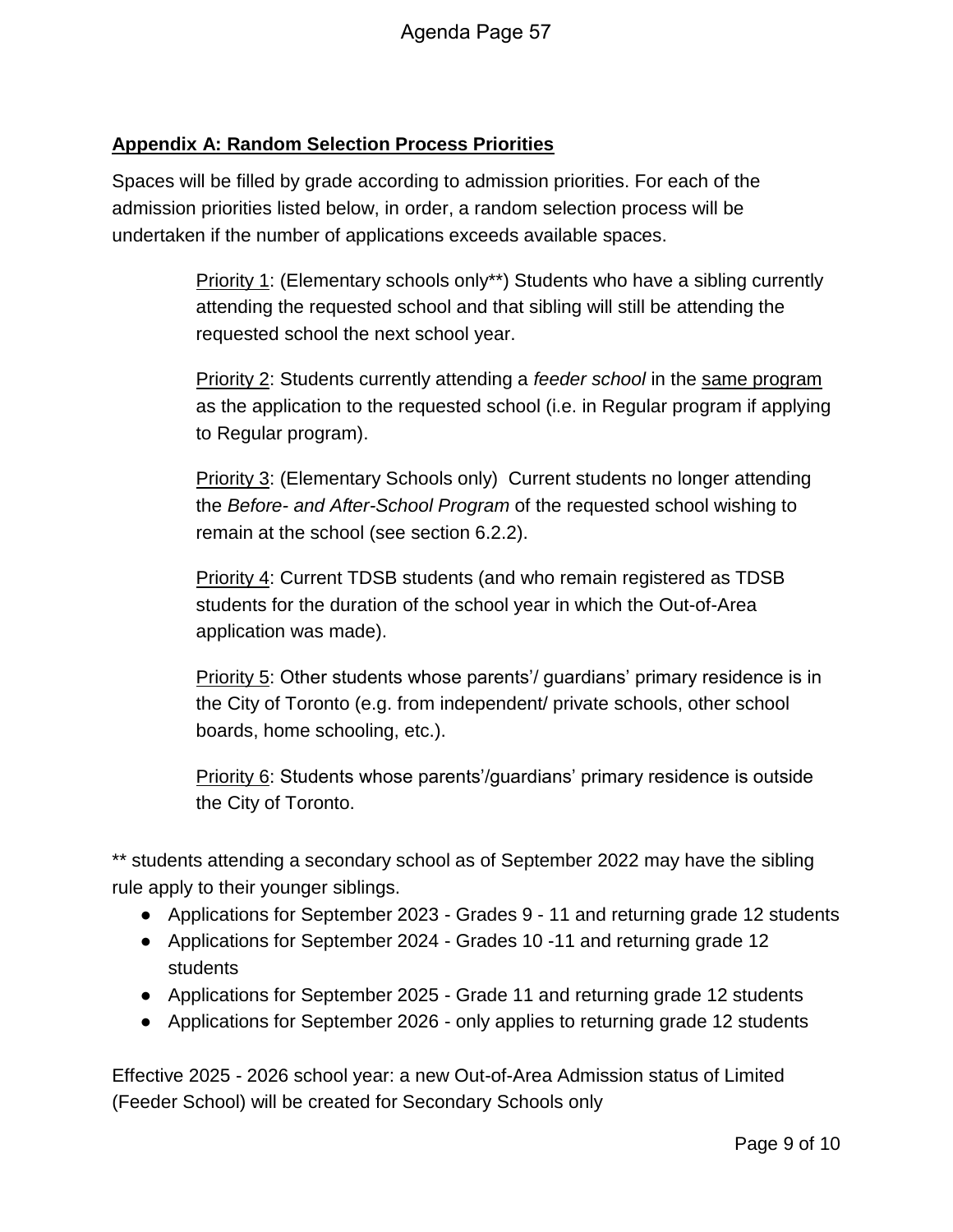#### **Appendix B: Alternative Schools**

#### **Alternative Schools**

All students who are residents of the City of Toronto are eligible to attend any Board authorized alternative school subject to the guidelines outlined:

#### **Elementary**

- (a) The student and parent meet the required admission criteria for the school developed by that school.
- (b) If more students meet the criteria than there are spaces available, students will be admitted based on a lottery.
- (c) Where possible, first consideration for attendance is to be given to students within an existing alternative school.
- (d) Offers of admission and acceptance adhere to established timelines and deadlines as specified by the Out-of-Area Admissions Policy.
- (e) Transportation will be in accordance with the Board Transportation policy.

#### **Secondary**

- (a) The student meets the required admission criteria for the school developed by that school and has consulted with Board designated guidance staff.
- (b) Where possible, first consideration for attendance is to be given to students within an existing alternative schools pathway.
- (c) Transportation will be in accordance with the Board's transportation policy.

Admissions for Alternative Schools (elementary and secondary) will be overseen by the Alternative Schools Procedure (PR584)

In the 2022-2023 school year, a student may apply to two (2) Alternative schools for admission in September 2023.

In the 2023-2024 school year and every year afterwards, a student may apply for one (1) Alternative school.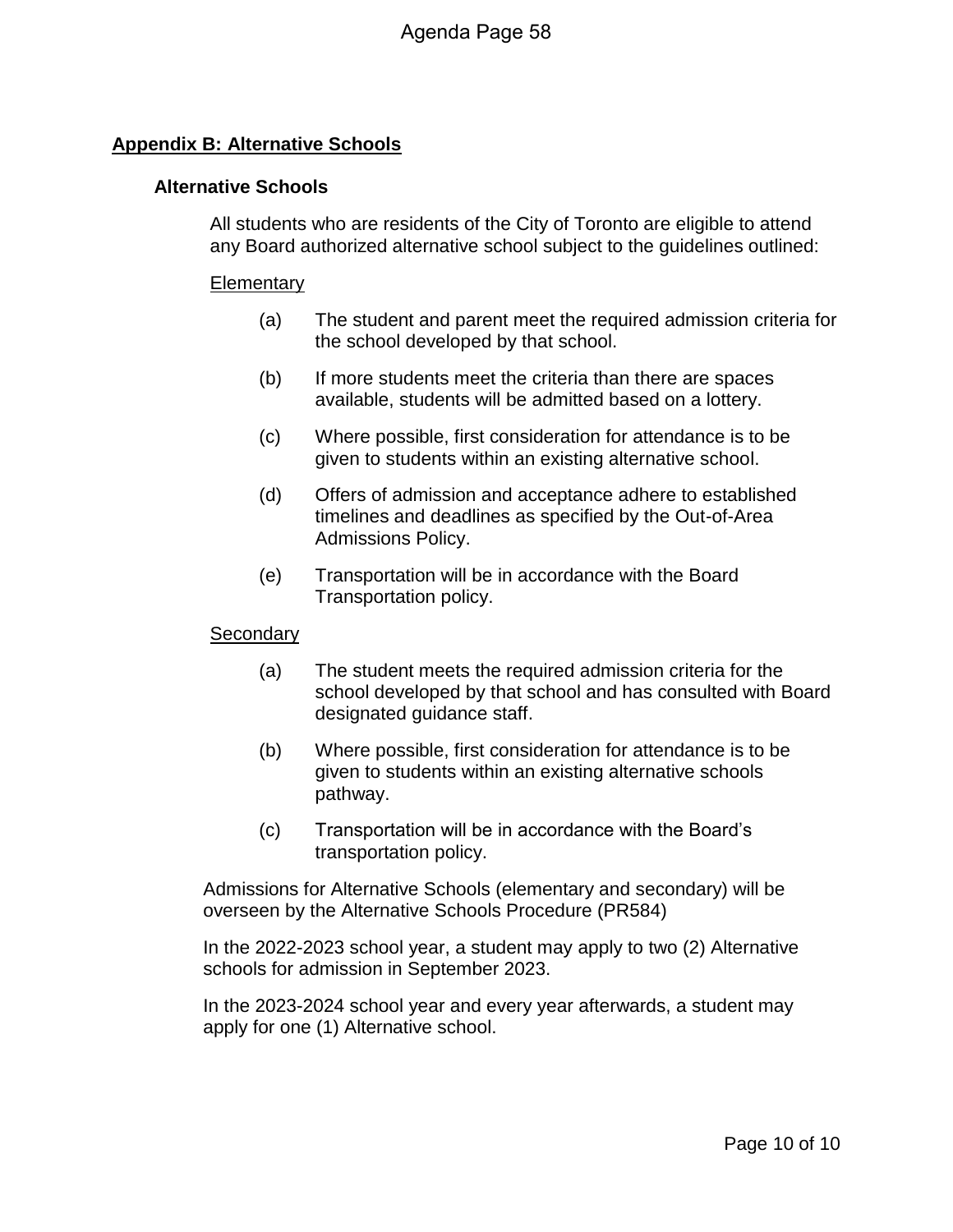## **Appendix C**

#### **POLICY REVIEW WORK PLAN**

#### Date: May 29, 2019

All policies will be reviewed to ensure consistency with the TDSB's Mission, Values and Goals Policy (P002), the Equity Policy (P037) and the Board's Multi-Year Strategic Plan.

#### **POLICY INFORMATION**

Policy Title and Policy Number: **Optional Attendance (P013)**

Review during fiscal year: 2019/2020

Last reviewed: December 15, 2004

Director's Council member responsible for this Policy review: Associate Director, School Operations and Service Excellence

#### **Phase I. PLANNING AND OBTAINING TRUSTEES' DIRECTIONS**

This Policy Review Plan has been discussed with the Policy Coordinator: ☒ Yes

☐ No

This Policy Review Plan will be discussed at the Governance and Policy Committee meeting held on: May 29, 2019

#### **Phase II. REVISIONS**

#### **Formatting Changes**

The Policy will be reformatted to ensure alignment with the current Policy Template (Operational Procedure PR501, Policy Development and Management):

☒ Yes

 $\Box$  No

#### **Content Changes**

The Policy requires content revisions:

☒ Yes

☐ No

The content changes are due to the following reason(s):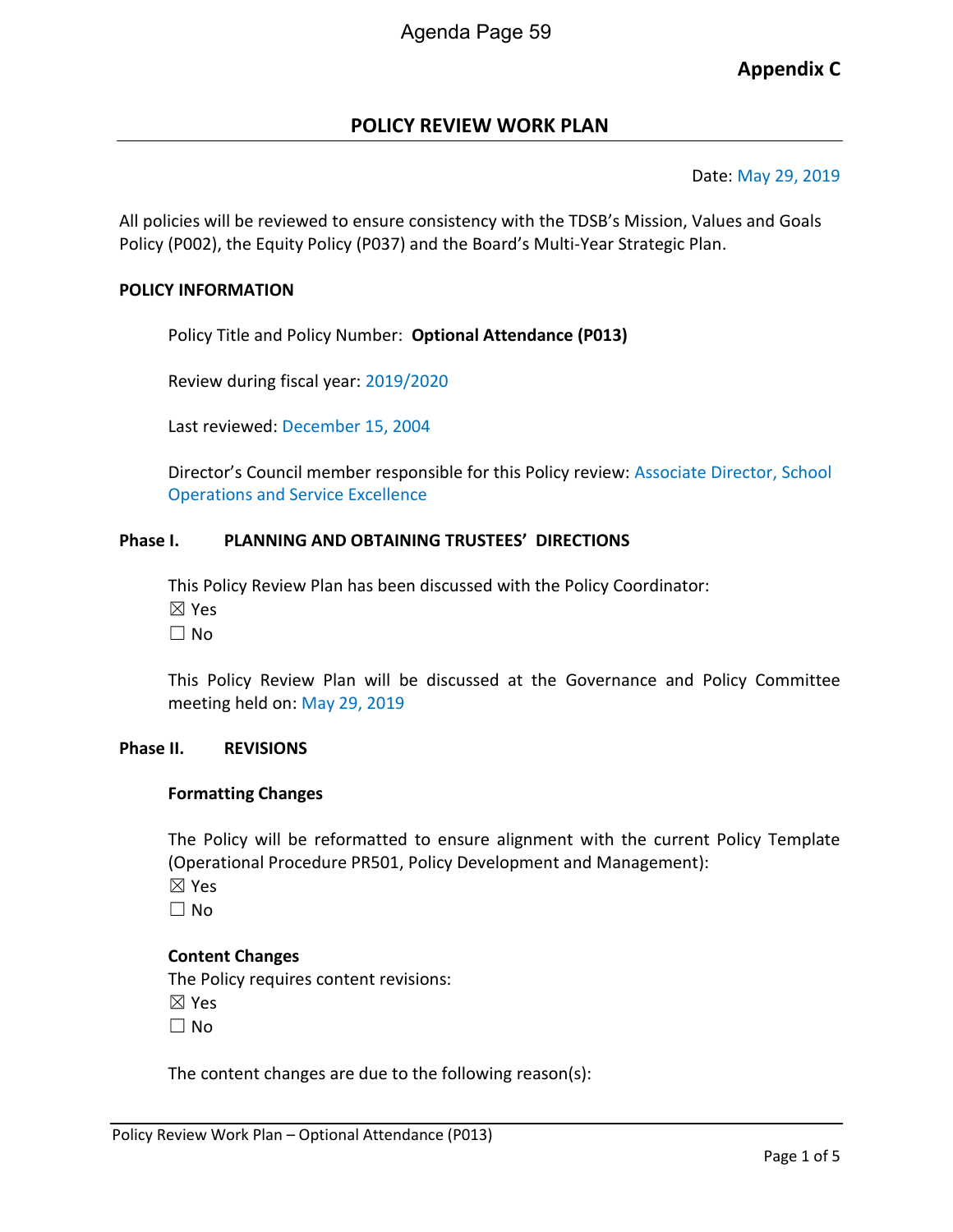- $\Box$  Legislation
- $\boxtimes$  Government directives/policies
- $\Box$  Board decisions
- $\boxtimes$  Multi-Year Strategic Plan requirements
- $\boxtimes$  Operational requirements
- $\Box$  Simplify and/or update using plain language
- $\boxtimes$  Alignment with Equity Policy

Detailed information on the proposed content changes, including findings of the policy equity assessment:

- Consider changes to priority considerations in view of the TDSB's commitment to equity
- Ensure alignment of the Policy with TDSB Equity Policy
- Consider centralizing and providing online process for optional attendance applications, to support equity principles and advance consistency and compliance
- Separate and clarify provisions related to optional attendance requests for regular schools/programs vs specialized schools/programs.
- Consider limiting optional attendance applications to current TDSB students only
- Clarify the optional attendance rules applicable to alternative schools and French immersion/extended programs
- Consider introducing system-wide timelines and deadlines for receiving and processing optional attendance applications to ensure consistency, fairness, equity and transparency of the process
- Consider application and scope of the current references to Child Care and access to schools through Optional Attendance

 $\boxtimes$  A review of leading practices for similar policies across jurisdictions has been completed and is included with this Work Plan.

#### **Phase III. INTERNAL REVIEWS AND SIGN-OFFS**

The Policy review will include TDSB divisions affected by the Policy:

- $\boxtimes$  Leadership, Learning and School Improvement
- $\boxtimes$  School Operations and Service Excellence
- $\boxtimes$  Business Operations and Service Excellence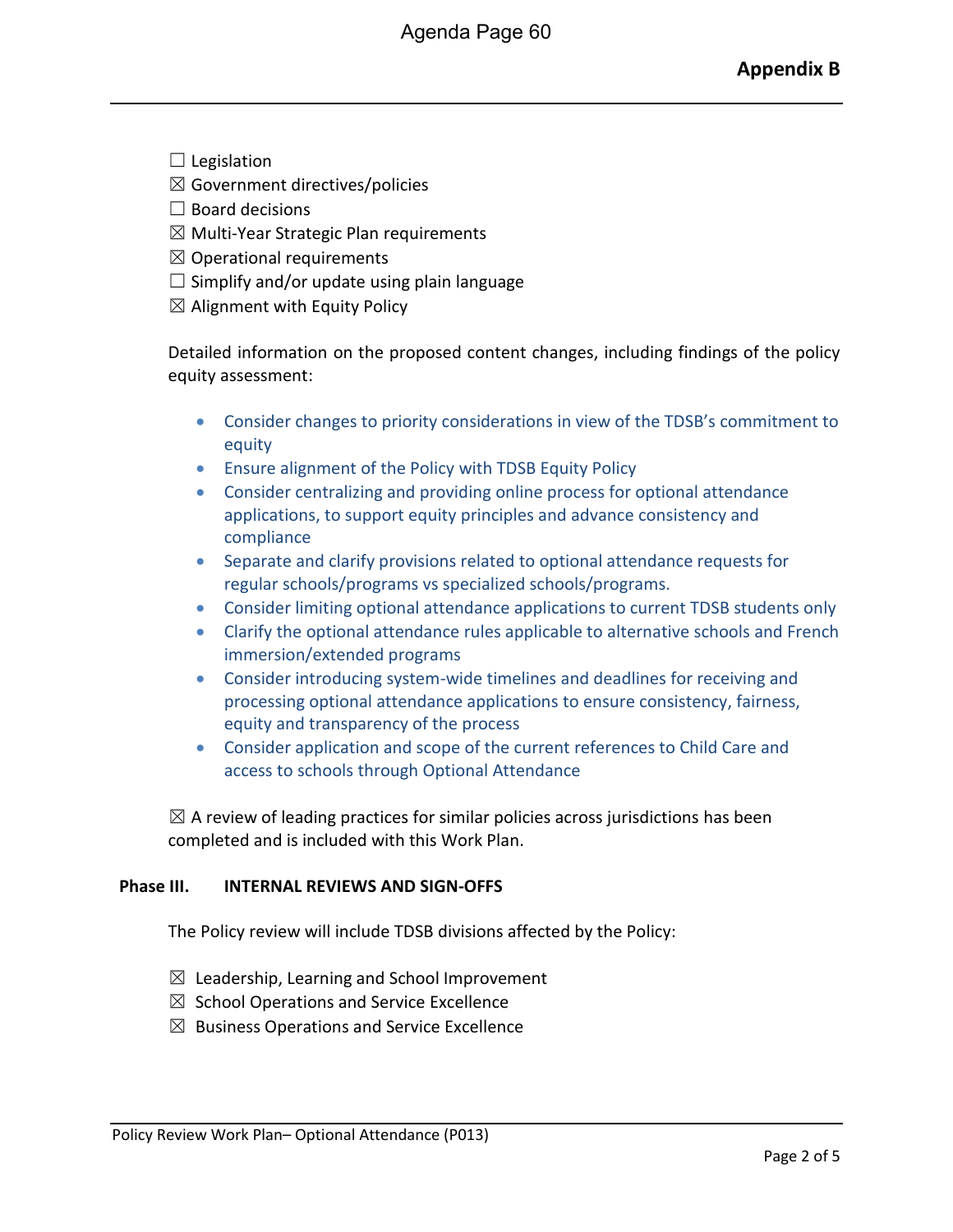In addition, the following departments will be required to sign-off on the proposed Draft Policy:

☒ Legal Services

- $\boxtimes$  Governance and Board Services
- $\boxtimes$  Government, Public and Community Relations

A sign-off from the Director of Education will be obtained before proceeding with external consultations and/or Committee/Board approval.

 $\boxtimes$  Director of Education

#### **Phase IV. EXTERNAL CONSULTATIONS**

Are external consultations applicable to this Policy? ☒ Yes ☐ No (*Ministry of Education mandated policy or corporate policy without external stakeholders*)

#### Mandatory external consultations will include, at a minimum:

- 1. Posting of the working draft Policy on TDSB website for public feedback (45 days minimum): 90 days
- 2. Extending invitations for consultation to:

☒ Student Senate

and

all Community Advisory Committees of the Board and conducting consultations with the Community Advisory Committees that expressed interest (either individually with each interested committee or collectively with representatives of all interested committees). Projected to begin in late 2019 / early 2020.

- $\boxtimes$  Aboriginal Community Advisory Committee
- $\boxtimes$  Alternative Schools Community Advisory Committee
- $\boxtimes$  Black Student Achievement Community Advisory Committee
- $\boxtimes$  Community Use of Schools Community Advisory Committee
- $\boxtimes$  Early Years Community Advisory Committee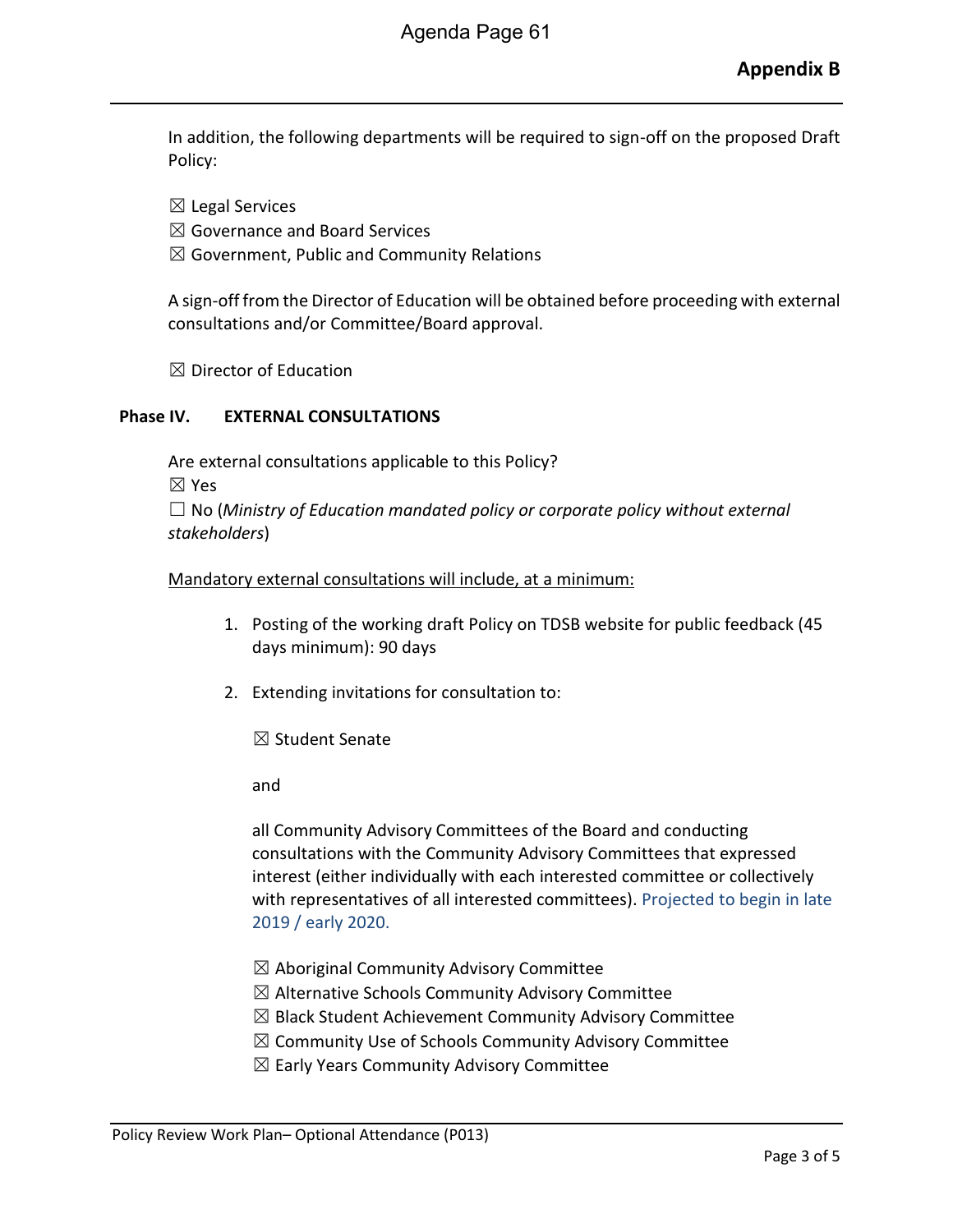- $\boxtimes$  Environmental Sustainability Community Advisory Committee
- $\boxtimes$  Equity Policy Community Advisory Committee
- ☒ French-as-a-Second-Language Community Advisory Committee
- $\boxtimes$  Inner City Community Advisory Committee
- $\boxtimes$  Parent Involvement Advisory Committee (PIAC)
- $\boxtimes$  Special Education Advisory Committee (SEAC)

In addition to mandatory consultations, other external participants and projected dates of consultation(s) include:

- ☒ School Councils
- $\Box$  Professional Associations and Unions
- ☐ Other:

The following methods will be applied in the external consultations:

- $\Box$  Public meeting
- $\boxtimes$  Facilitated focus group
- $\Box$  Call for public delegations
- $\Box$  Expert panel discussion
- ☒ Survey
- $\boxtimes$  Posting on the TDSB website

 $\boxtimes$  Other: Webinar – an opportunity for the Director of Education to provide context and answer questions around the policy and procedure, which can then be archived and revisited in future.

#### **Phase V. COMMITTEE/BOARD APPROVALS**

Following external consultations and revisions, the working draft Policy will be presented to the Governance and Policy Committee on the following date: June 2020

Following recommendation by the Governance and Policy Committee, the revised Policy will be presented to the Board on the following date: June 2020

Once approved, the revised Policy will replace the existing policy on the TDSB website.

#### **Phase VI. IMPLEMENTATION**

Following Board approval, the final revised Policy will be communicated through:

 $\boxtimes$  Posting of the revised Policy on the TDSB website through the Policy Coordinator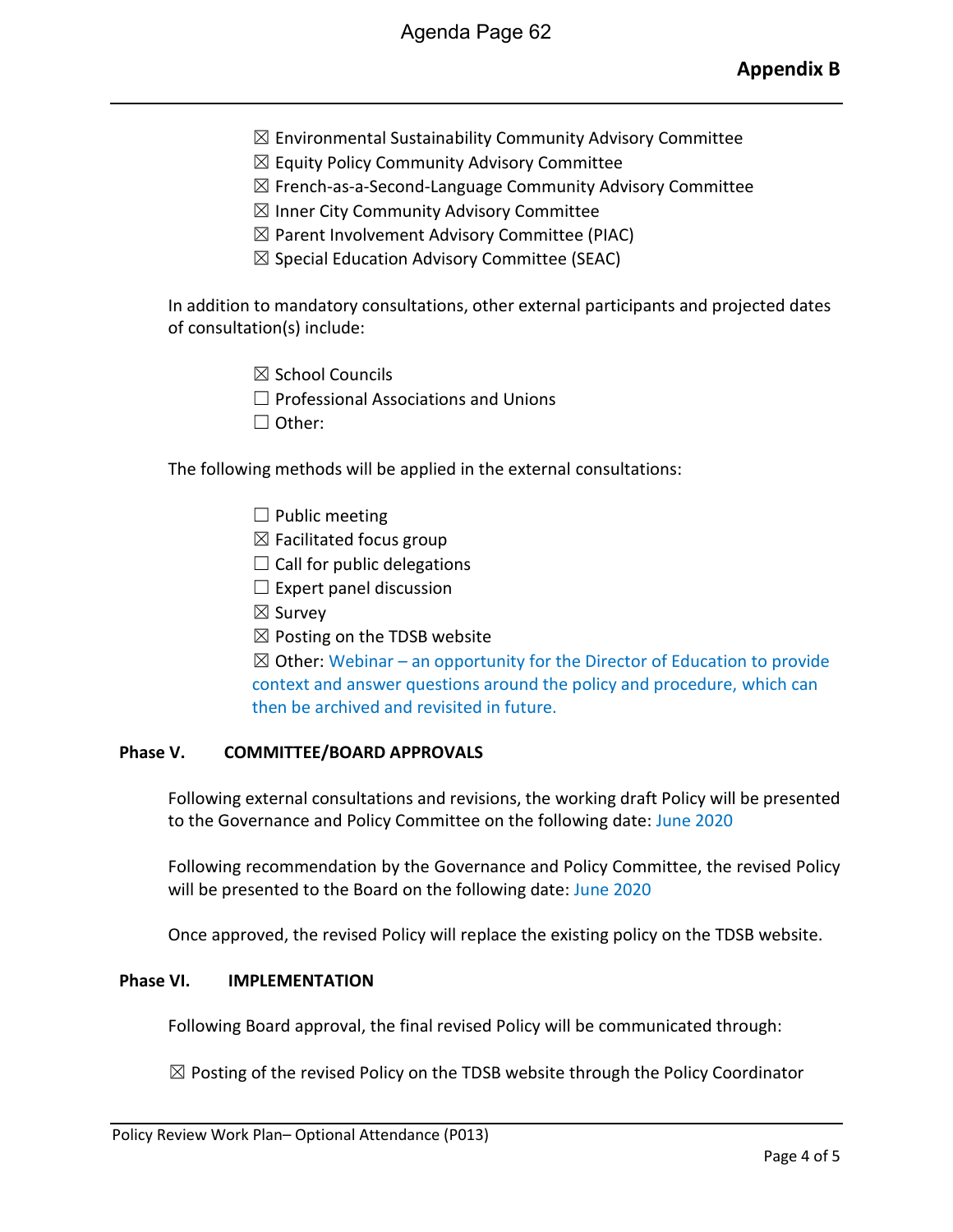- $\boxtimes$  Sharing with staff through the System Leaders' Bulletin
- $\boxtimes$  Informing departments at staff meetings and channeling information to the school principals through respective superintendents

 $\boxtimes$  Implementation of a broad communication plan for internal and external audiences, include summary of policy revisions and expected outcomes

Policy implementation will include:

 $\boxtimes$  Conducting information/training sessions to TDSB staff affected by the Policy as required

The projected time period for conducting information/training sessions to staff will be: Fall 2020

 $\boxtimes$  Review of associated procedures or initiate development of new procedures

- Optional Attendance Procedure (PR545)
- Admission to Specialized Programs (PR612)